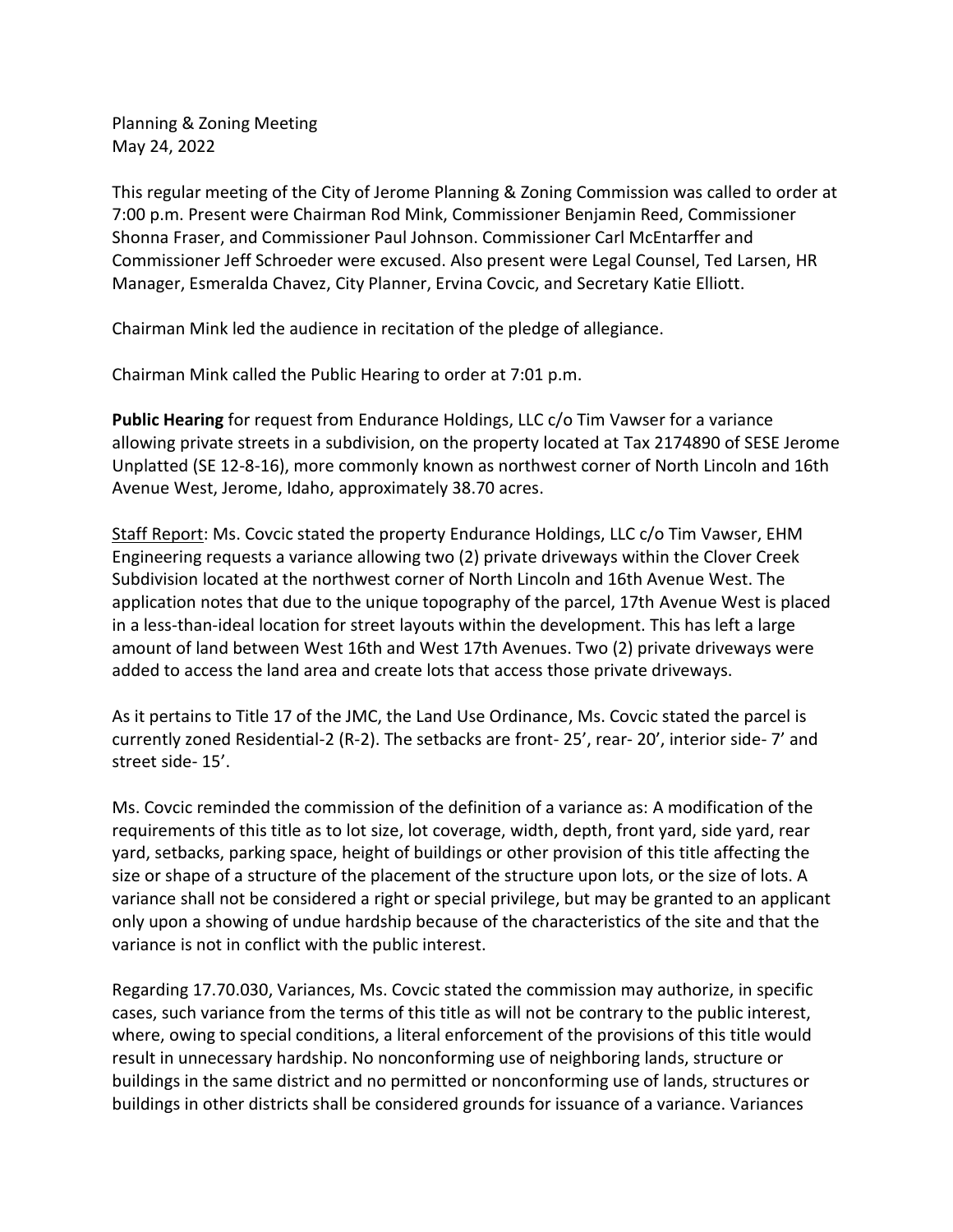shall not be granted on the ground of convenience or profit, but only where strict application of the provisions of this title would result in unnecessary hardship. The commission shall review the particular facts and circumstances of each proposed variance request in terms of the following standards and shall find adequate evidence showing that the requested variance conforms to the following standards. Regarding Standard A, the application notes that the unusual topography of the property dictates the alignment of West 17th Avenue in the location depicted due to that being the low point in relation to the adjacent land which creates a special condition on the land to the south of the alignment. By placing this street in this location, an infill scenario is created to the land south of West 17th Avenue and access is also controlled and limited to West 16th Avenue, restricting access. The total width of the property also makes the utilization of cul-de-sacs not feasible. Regarding Standard B, the application notes that a literal interpretation of the provisions would result in unusual lot configurations and sizes much larger than those that would be allowed in properties within this zoning district. A literal interpretation would deprive the applicant of the normal density allowed within this development which is allowed in similar developments in the district. Regarding Standard C, the application notes that the topography of the land existed when purchased by the applicant and the conditions were not caused by the applicant. The applicant is attempting to create a more desirable use for the property by submitting a design that recognizes and adapts to the special conditions that exist by the way the land is oriented by nature. Regarding Standard D, the application notes that a variance request will not convey any special privilege.

Ms. Covcic sent the application out to staff and received the following comments: Engineering: 1) Engineering concurs that the topography of the land necessitates placement of the proposed 17th Avenue as shown. Placement of the roadway farther South would not allow for proper sewer access for lots on the North side of the roadway because they would be lower than the roadway. Placement of the roadway and sewer in the lower area also allows for future extension of sewer to areas to the East. 2) New lots are not allowed direct access to arterial roadways such as 16th Avenue. 3) The use of shared private driveways is acceptable given the circumstances; Fire: As long as the private driveways are 25ft in width and marked as fire lanes as required in our review letter, they meet the fire code requirements. The hammerhead turnarounds also meet the fire code requirements; Public Works: We have had several long conversations about this and I think it is a reasonable solution to the problems they have; Building, Streets and Wastewater did not have any comments or concerns at this time.

If approved, Ms. Covcic recommended the following conditions: Comply with all City, State and Federal requirements; and Comply will all City of Jerome department requirements.

Upon inquiry from Commissioner Reed, Ms. Covcic stated the engineer can address the reasons they need a variance due to the topography.

Applicant Testimony: Tim Vawser, representing EHM Engineering, 711 Birch Street, Kimberly, pointed out the problem area of the property that would run along the proposed  $17<sup>th</sup>$  Avenue West and the existing 16<sup>th</sup> Avenue West. He explained that the problem area is the lowest point of the property and overtime, has created a swell where it has carried natural run off of the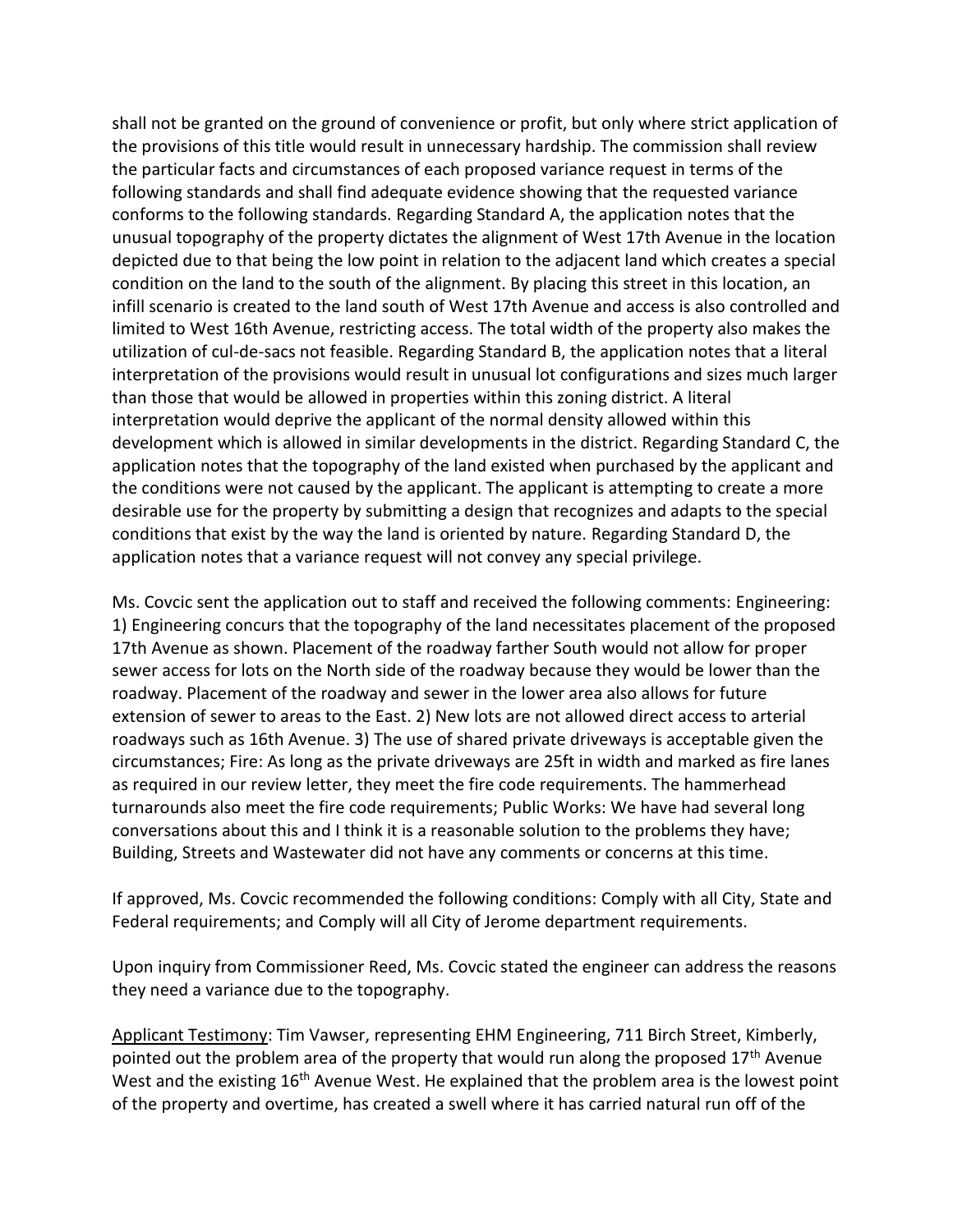property. He stated they will be piping the run off but they want to make sure to keep the streets and sewer are lower and that is the reason why they have presented the layout of the property as they have. Mr. Vawser stated there is a substantial slope of the property toward 16<sup>th</sup> West and then again toward the north of the property. Their first layout had roads going to 16<sup>th</sup> West and with the review from the Engineering Department, they were limiting access onto  $16<sup>th</sup>$  West. Mr. Vawser stated the width of the property does not allow for cul-de-sacs in the ideal placement and lots to conform. He stated he was thankful for staff that sat down with him as they went through the options. He stated they agreed on a variance for the property. This keeps multiple access points off of 16<sup>th</sup> West. Engineering would like to see 660 feet between access points and this property is would not allow that since they are lining up Birch Street. He believes that with the placement of 17<sup>th</sup> West, this created a large that it caused on the south side of 17<sup>th</sup> West, this created an infill project which would have been hard to access. Mr. Vawser stated they could have put long, deep lots depth of to the north, which would be similar to the northern property on  $16<sup>th</sup>$  Avenue East. They could have also could have created larger lots but wanted to make sure they created the correct density for the area. They have tried to meet all of the requirements for this project. Upon inquiry from Chairman Mink, Mr. Vawser stated the larger lots will be along 16<sup>th</sup> Avenue West.

Testimony in Opposition: Ms. Elliott read the following for the record:

Kevin and Raylene Anderson 412 15<sup>th</sup> Ave. W, Jerome, ID

Oppose the application No further comments were provided.

There being no other testimony in favor, neutral or in opposition, Chairman Mink closed the Public Hearing at 7:15 p.m.

**Consider** a request from Endurance Holdings, LLC c/o Tim Vawser for a variance allowing private streets in a subdivision, on the property located at Tax 2174890 of SESE Jerome Unplatted (SE 12-8-16), more commonly known as northwest corner of North Lincoln and 16th Avenue West, Jerome, Idaho, approximately 38.70 acres- *action item*

Chairman Mink stated the zoning is currently R-2 but would like to know why they are limiting access to 16<sup>th</sup> as the Planning and Zoning commission is trying to limit the hallways of fences along the road. Tyson Carpenter, City Engineer, stated they are limiting the access because of the classification of the roadway as it is an arterial roadway. Discussion was held regarding access, disruption of traffic, pedestrian crossing, other classifications of roads, driveways having direct access, creates disruption of traffic, staggering roads, and the landscaping requirements for arterial roads. Upon inquiry from Commissioner Reed, Mr. Carpenter stated the roads and hammerheads will be governed by the HOA. Chairman Mink reminded the commission they are looking at approving the variance for private streets where the roads are narrower and are not necessarily built to carry heavy traffic. Upon inquiry from Commissioner Fraser, Mr. Larsen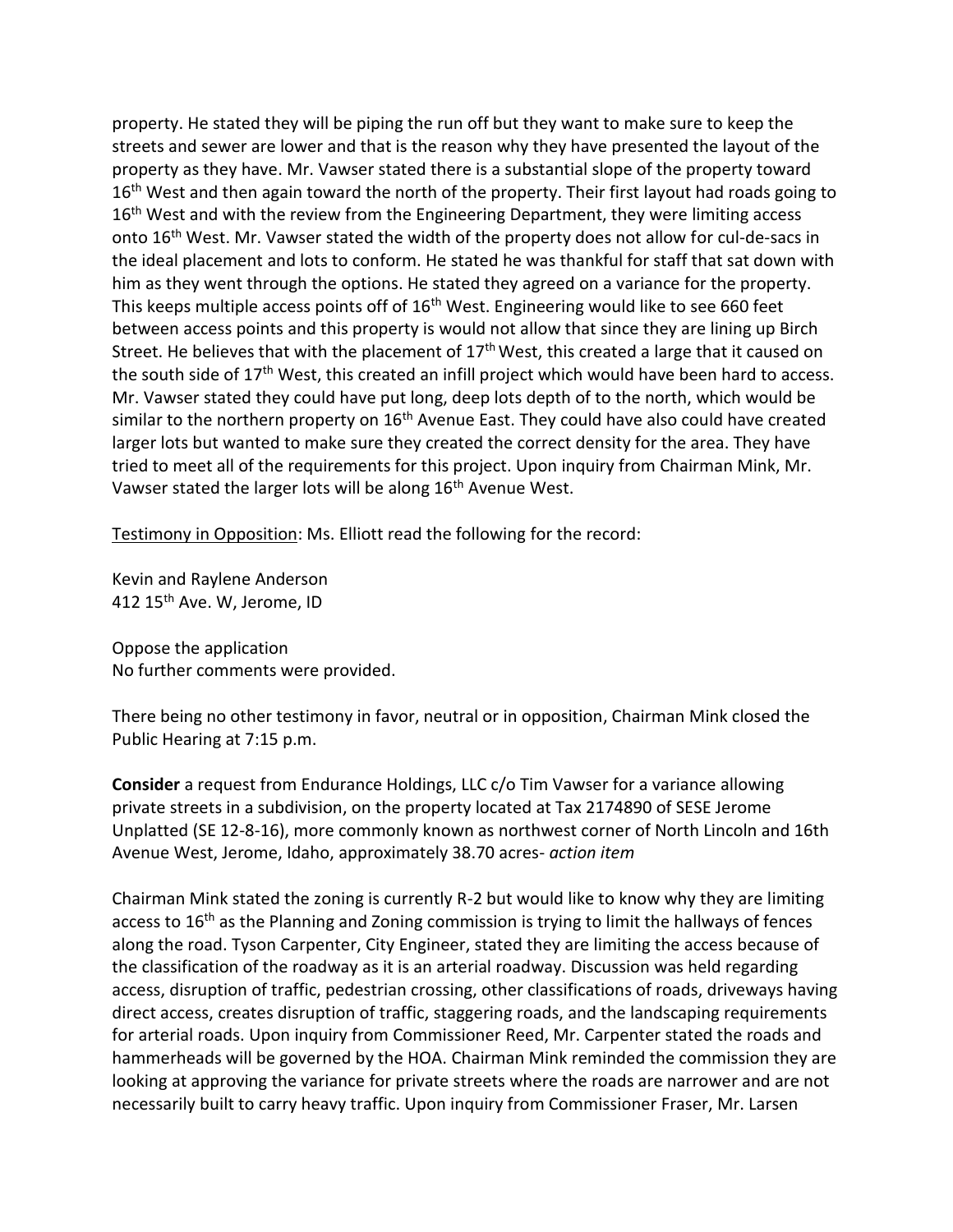stated the HOA will be governing what vehicles are allowed on them. Mr. Vawser stated the private streets will be fire department access so they have to be maintained and marked no parking to allow fire department access. Upon inquiry from Chairman Mink, Mr. Larsen stated the commission grants the variance and not the city council.

Commissioner Johnson made a motion to approve the request from Endurance Holdings, LLC c/o Tim Vawser for a variance allowing two private streets in a subdivision, on the property located at Tax 2174890 of SESE Jerome Unplatted (SE 12-8-16), more commonly known as northwest corner of North Lincoln and 16th Avenue West, Jerome, Idaho, approximately 38.70 acres, with the following conditions: Comply with all City, State and Federal requirements; and Comply will all City of Jerome department requirements.

Second to the motion by Commissioner Reed and carried.

After consideration, the motion passed by the following votes: AYE: Chairman Rod Mink, Commissioner Benjamin Reed, Commissioner Shonna Fraser, and Commissioner Paul Johnson. NAYE: None

Chairman Mink called the Public Hearing to order at 7:24 p.m.

**Public Hearing** for request from Endurance Holdings, LLC c/o Sophia Durham for a residential preliminary plat, on the property located at Tax 2174890 of SESE Jerome Unplatted (SE 12-8- 16), more commonly known as northwest corner of North Lincoln and 16th Avenue West, Jerome, Idaho, approximately 38.70 acres.

Staff Report: Ms. Covcic stated the property in question, described as Tax 2174890 of SESE Jerome Unplatted (SE 12-8-16), containing approximately 38.70-acres, is currently zoned Residential-2 (R-2). The proposed project includes one hundred forty-two (142) single-family residential lots and two (2) open space lots owned and maintained by the Homeowners Association (HOA) for storm water retention and a pressure irrigation pump station site. The proposed project requires a preliminary plat recommendation from the Planning & Zoning Commission as detailed in Chapter 16.16 of the Jerome Municipal Code. The applicant is requesting preliminary approval on the complete plat with development of the subdivision in two (2) phases. The development will include widening of West 16th Avenue and North Lincoln Avenue. All interior residential roadways and utilities will be developed to City standards. Setbacks for the Residential-2 (R-2) zone: front 25- ft, rear 20- ft, interior side 7- ft, and street side- 15 ft. The maximum height is 35 ft and the minimum lot size is 5,000 sq. ft.

As it pertains to the Jerome Comprehensive Plan, Ms. Covcic stated the application meets objectives in Chapter  $3$  – Land Use: Objective  $1$  – Exploring the growth patterns for the city and plan and prepare for future growth opportunities; Meets objectives in Chapter 7 – Economic Development; Objective 2 – Promote the City as an ideal location for new development of residential commercial and industrial areas; Meets objectives in Chapter 13 – Housing; and Objective 3 – Encourage residential developments that are well planned and encourage the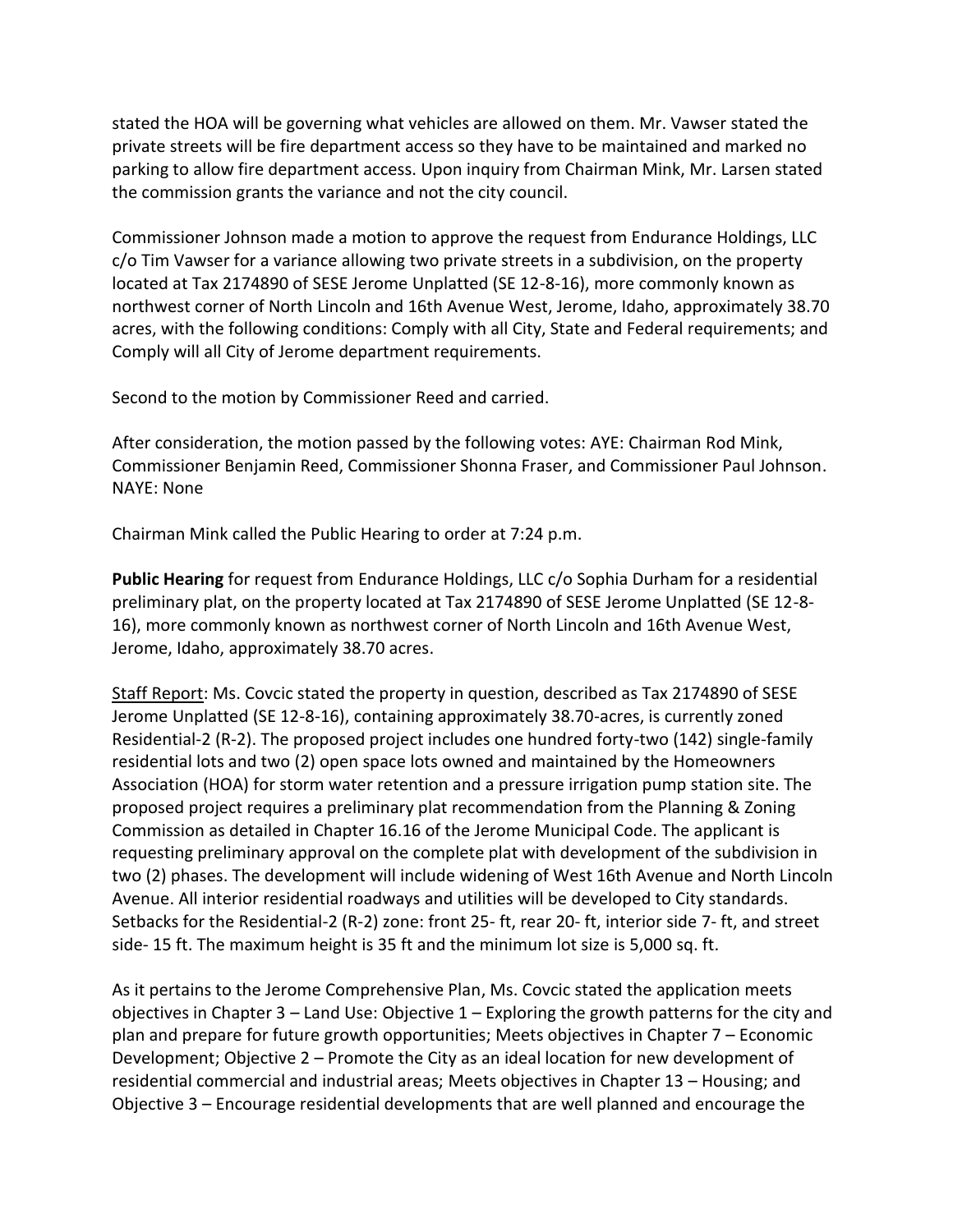development of various housing types to meet the needs of the citizens of Jerome. The Comprehensive Plan Map designated the property is question as Residential.

Regarding the Preliminary Plat criteria for subdivisions, Ms. Covcic stated the applicant has met with the predevelopment team at the City to discuss the proposed project. Regarding the preliminary plat, the applicant has provided a complete subdivision application with adequate information to review the preliminary plat. The subdivision application was deemed complete and scheduled for the next available meeting date which would allow staff to review the application, take comments from other agencies and property notice for the public hearing. Mailed notice was sent to adjacent property owners on May 6th, 2021 as required by code. The following agencies were sent a notice regarding the proposed subdivision: Idaho Power, Intermountain Gas, School District, Jerome County, Northside Canal Co. and the Post Office. Northside Canal Co. submitted a letter that has been sent to the developer and included with this file regarding water shares and irrigation. No comments have been received from other agencies. City departments including Building, Engineering, Fire, Public Works and Wastewater were given the opportunity to comment on this application. The applicant shall have one (1) year to file and obtain the certification of the acceptance of the final plant application by the administrator within one (1) year after action by the commission. Failure to do so shall cause all approvals of said preliminary plat to be null and void, unless an extension of time is applied for by the sub divider and granted by the commission.

Regarding lot requirements, as proposed, all lots meet the minimum lot size for the respective zone.

Regarding streets & dedication of streets, the application proposes local streets meeting the City standards. The application notes all streets will be dedicated to public use and constructed to meet City standards aside from two (2) private streets. Access to the subdivision will come from West 16th Avenue and North Lincoln Avenue.

Regarding street location & street specifications, the streets are located accordingly to serve all proposed lots. The streets meet the required horizontal and vertical geometry and minimum and maximum grades.

Regarding street names, all street names conform. Continuations of North Birth Street, West 17th Avenue, West 18th Avenue, West 19th Avenue and West 20th Avenue are included.

Regarding street intersections, the streets meet the requirements for angle, sight triangle and vertical alignment.

Regarding alleys, the application does not propose any alleys due to the configuration of the lots and street layout.

Regarding easements, the plat proposes easements in accordance with City standards.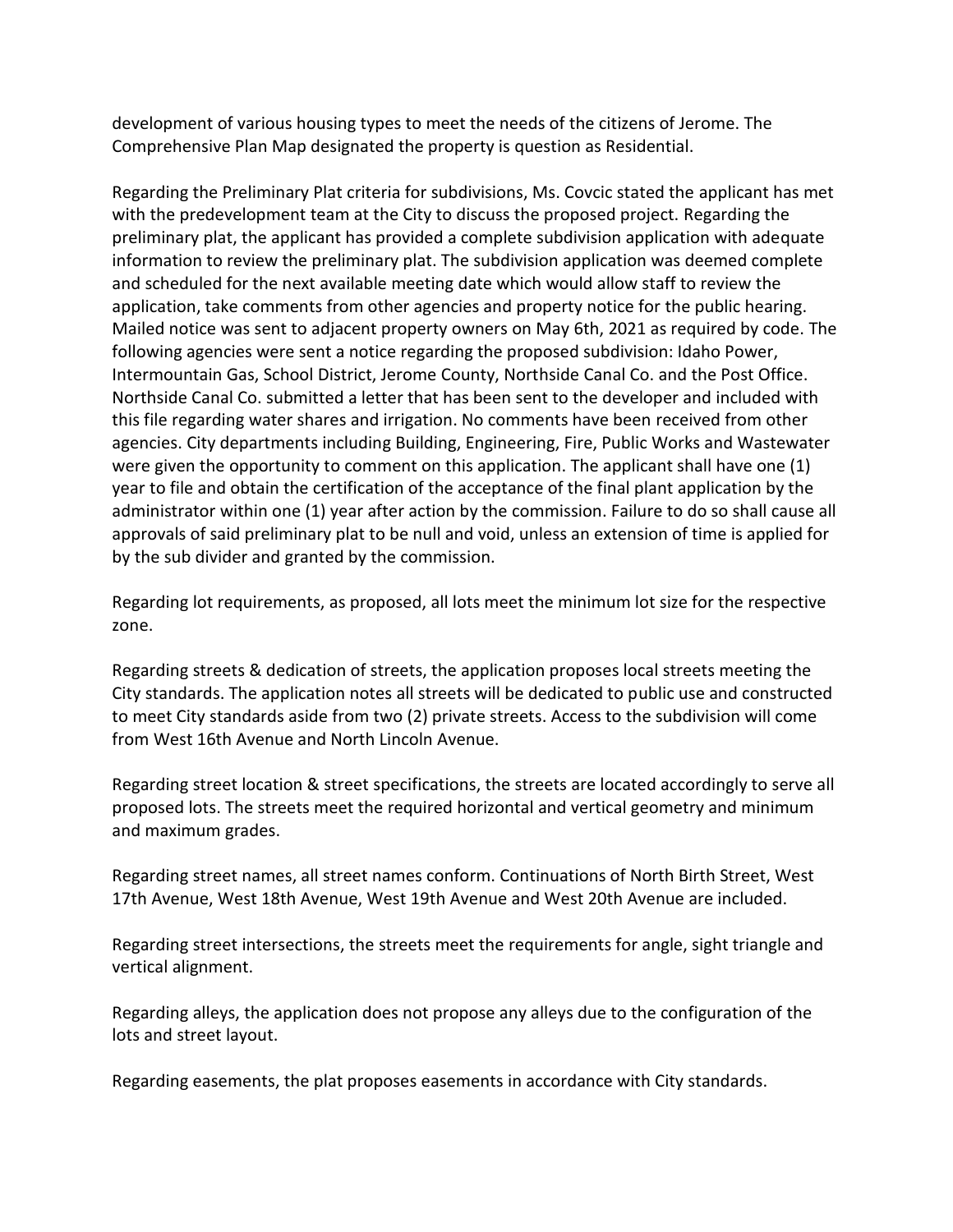Regarding sewage system & water mains, water and sewer models will need to be prepared before a Will Serve letter can be issued. The sewer and water will connect and extend from the corner of West 16th Avenue and North Lincoln Avenue.

Regarding stormwater retention/detention, the materials show the retention pond on the west side of the development on Lot 9 Block 1. Stormwater retention/detention has been calculated to meet the City of Jerome requirements.

Regarding curb, gutter & sidewalk, the development proposes a 10' wide path behind back of curb adjacent to 16th Avenue West and North Lincoln Avenue.

Regarding irrigation lines & water stocks, pressurized surface irrigation will be provided to all lots. Lot 1 Block 7 will be utilized as a common area lot with a pressure irrigation pump station and public utilities. They have acknowledged per municipal code that water shares will be transferred to the City for delivery of irrigation.

Regarding the required improvements, Ms. Covcic stated fire hydrants, mailboxes and street lights have been included on the preliminary plat.

Regarding landscape & fencing, Ms. Covcic stated a 10' wide path behind back of curb is being proposed adjacent to 16th Avenue West and North Lincoln Avenue. All planned improvements will further expand and enhance access to vehicular, pedestrian, and bicycle modes of transportation as outlined in the comprehensive plan.

Ms. Covcic reminded the commission on what their action is for a Preliminary Plat explained in JMC 16.16.050. In determining the acceptance of a proposed subdivision, the commission shall consider the objectives of this title and at least the following: the conformance of the subdivision with the comprehensive plan; the availability of public services to accommodate the proposed development; the continuity of the proposed development with the capital improvement program of the city; the public financial capability of supporting services for the proposed development; and the other health, safety of environmental problems that may be brought to the commission's attention.

If approved, Ms. Covcic recommended the following conditions: Comply with all City of Jerome department requirements pertaining to the needed sewer, water, roads, hydrants, irrigation, construction and any other needed improvements; A final plat or any part thereof shall be submitted for review and approval by the City Council prior to recording with the County; and Comply with all City, State and Federal requirements.

Applicant Testimony: Tim Vawser, representing EHM Engineering, 711 Birch Street, Kimberly, previously sworn in, stated this plat has been through a few revisions since the rezone application, still has the same lot count and similar layout. There will be 142 single family homes with two open lots. The larger lot will be half used for storm water retention. Lot 1, Block 7 will be where the irrigation will be delivered to, it is currently an irrigation pond. There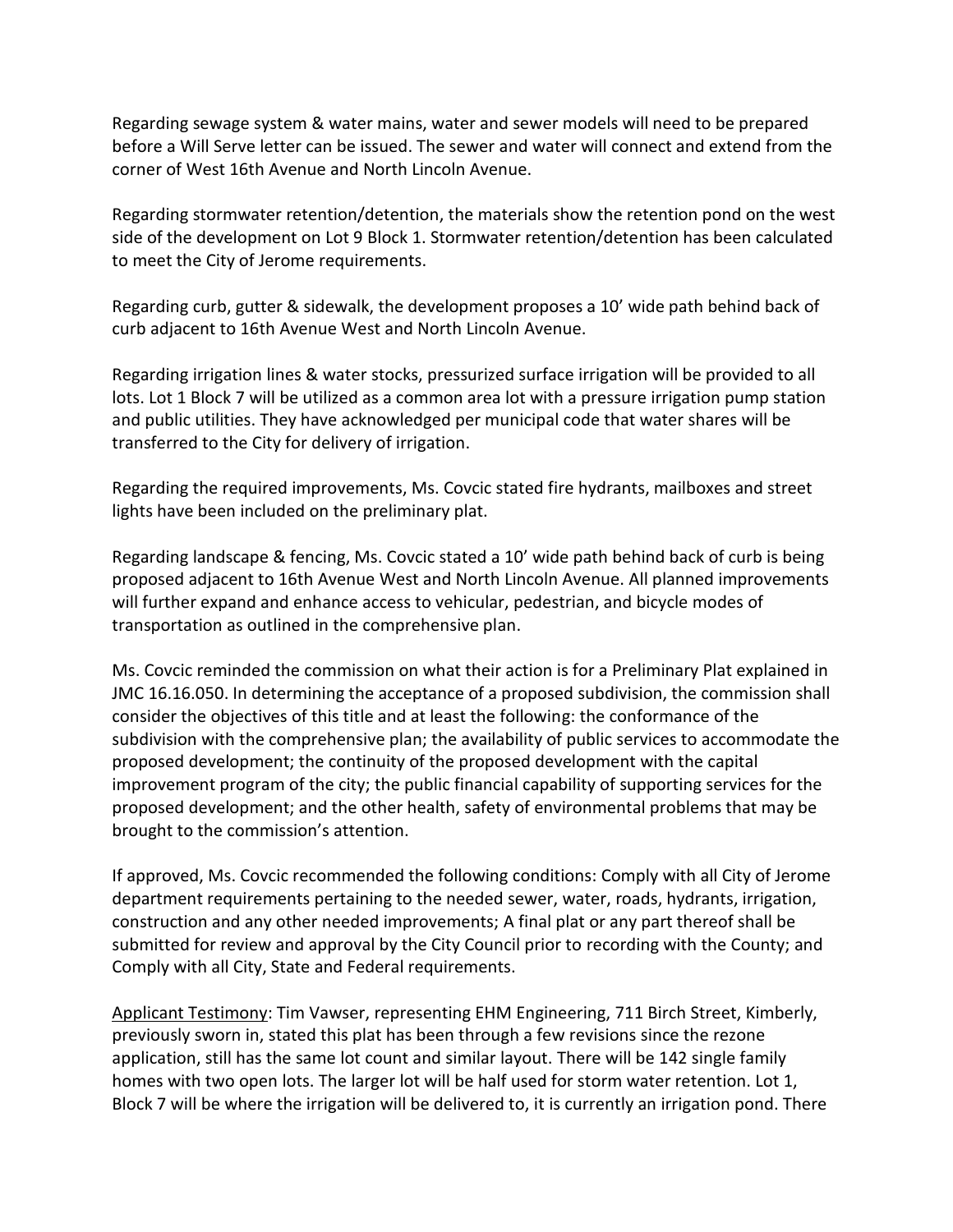will be two phases. Mr. Vawser stated prices for material has risen and hydrants and pipes are taking more than 12 weeks to be delivered. The first phase will be 69 lots. The second phase will be the most northern lots. They will start from  $16<sup>th</sup>$  West and build north if all goes as planned. They are hoping to get everything started soon to get lots starting to sell by next year. Mr. Vawser stated he is working with the public works and engineering departments to help extending water and sewer so there are connection points for future expansion of the city. Upon inquiry from Chairman Mink, Mr. Vawser stated they will be widening North Lincoln and 16<sup>th</sup> Street West to be 24 feet from face to curb with a 10 foot concrete path to help with the connectivity of the City. The subdivision will have the standard five (5') foot sidewalks throughout.

Testimony in Neutral: Ms. Elliott read the following for the record:

#### Dear Ms. Covcic,

I received the notice for public hearing for the above referenced subdivision preliminary plat and North Side Canal Company (NSCC) has the following comments:

- 1. There are 39.85 shares of water associated with the property.
- 2. The land developer should be made aware that no improvements such as fences, buildings, structures, etc. are allowed with canal right-of-way without written authorization from NSCC. The land developer may contact NSCC prior to construction of any improvements near a canal and a representative will meet with them to discuss their plans.
- 3. Potential flooding of the property should be minimal. However, the applicant should be made aware that NSCC will not be liable for damages due to flooding caused by factors beyond its control.
- 4. A pressurized irrigation system is planned for this project with a common pump station on lot 1. NSCC requests that a single point of contact and one alternate individual be established within the homeowners association that will be responsible for coordinating irrigation water delivery with the other users in the shared head gate and NSCC.

If you have any questions feel free to contact me at (208) 324-2319.

Sincerely,

Alan W. Hansten, General Manager

Testimony in Opposition: Ms. Elliott read the following for the record:

Kevin and Raylene Anderson 412 15th Ave. W, Jerome, ID

Oppose the application No further comments were provided.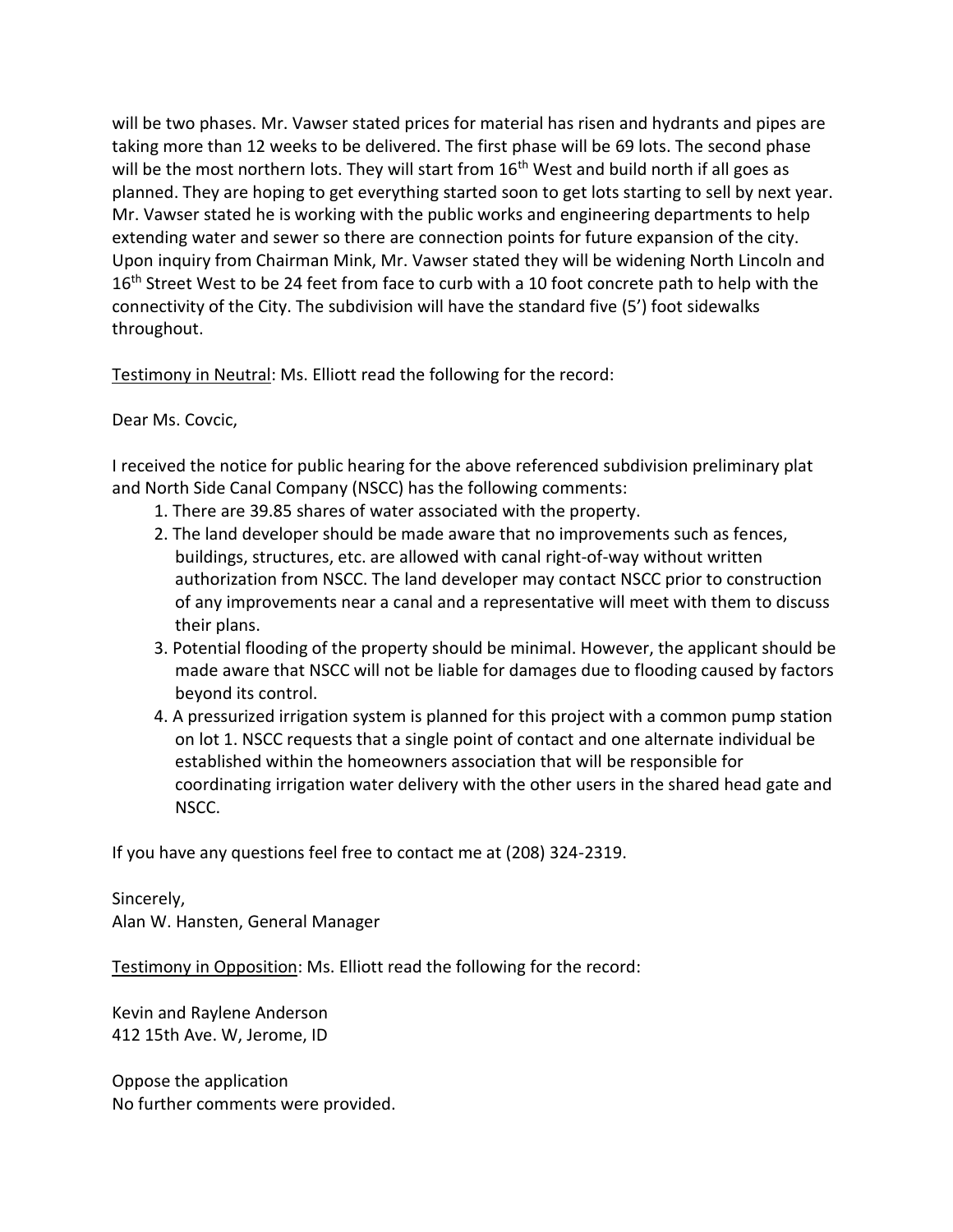Rebuttal Testimony: Mr. Vawser, stated he understands opposition in general. He spoke with Alan about the development and he will continue to keep in contact as the subdivision develops.

There being no other testimony in favor, neutral or in opposition, Chairman Mink closed the Public Hearing at 7:41 p.m.

**Consider** a request from Endurance Holdings, LLC c/o Sophia Durham for a residential preliminary plat, on the property located at Tax 2174890 of SESE Jerome Unplatted (SE 12-8- 16), more commonly known as northwest corner of North Lincoln and 16th Avenue West, Jerome, Idaho, approximately 38.70 acres- *action item*

Chairman Mink stated the commission must trust that staff has done their due diligence and have gone through the whole plat to make sure that all of the requirements are being met as it is a lot to look at.

Commissioner Reed made a motion to approve the request from Endurance Holdings, LLC c/o Sophia Durham for a residential preliminary plat, on the property located at Tax 2174890 of SESE Jerome Unplatted (SE 12-8-16), more commonly known as northwest corner of North Lincoln and 16th Avenue West, Jerome, Idaho, approximately 38.70 acres, with the following conditions: Comply with all City of Jerome department requirements pertaining to the needed sewer, water, roads, hydrants, irrigation, construction and any other needed improvements; A final plat or any part thereof shall be submitted for review and approval by the City Council prior to recording with the County; and Comply with all City, State and Federal requirements.

Second to the motion by Commissioner Fraser and carried.

After consideration, the motion passed by the following votes: AYE: Chairman Rod Mink, Commissioner Benjamin Reed, Commissioner Shonna Fraser, and Commissioner Paul Johnson. NAYE: None

Chairman Mink called the Public Hearing to order at 7:44 p.m.

**Public Hearing** for request from MSJ Development LLC, for a residential preliminary plat on the property located at Tax 2220429 of S½S½ (County Portion) Sec 12 T 8 R16, more commonly known as the farmland starting approximately 1,300 feet from the northwest corner of North Lincoln Ave and 16th Avenue West, going north for approximately 1,300 feet, turning west for approximately 1,400 to the "J" Canal and turning south following the "J" Canal to North 100 West Road, Jerome, Idaho, approximately 43.27 acres.

Staff Report: Ms. Covcic stated property in question, described as Tax 2220429 of S½S½ (County Portion) Section 12, Township 8 South, Range 16 East, is currently zoned Residential-2 (R-2). The proposed project includes one sixteen (116) residential lots total. The subdivision will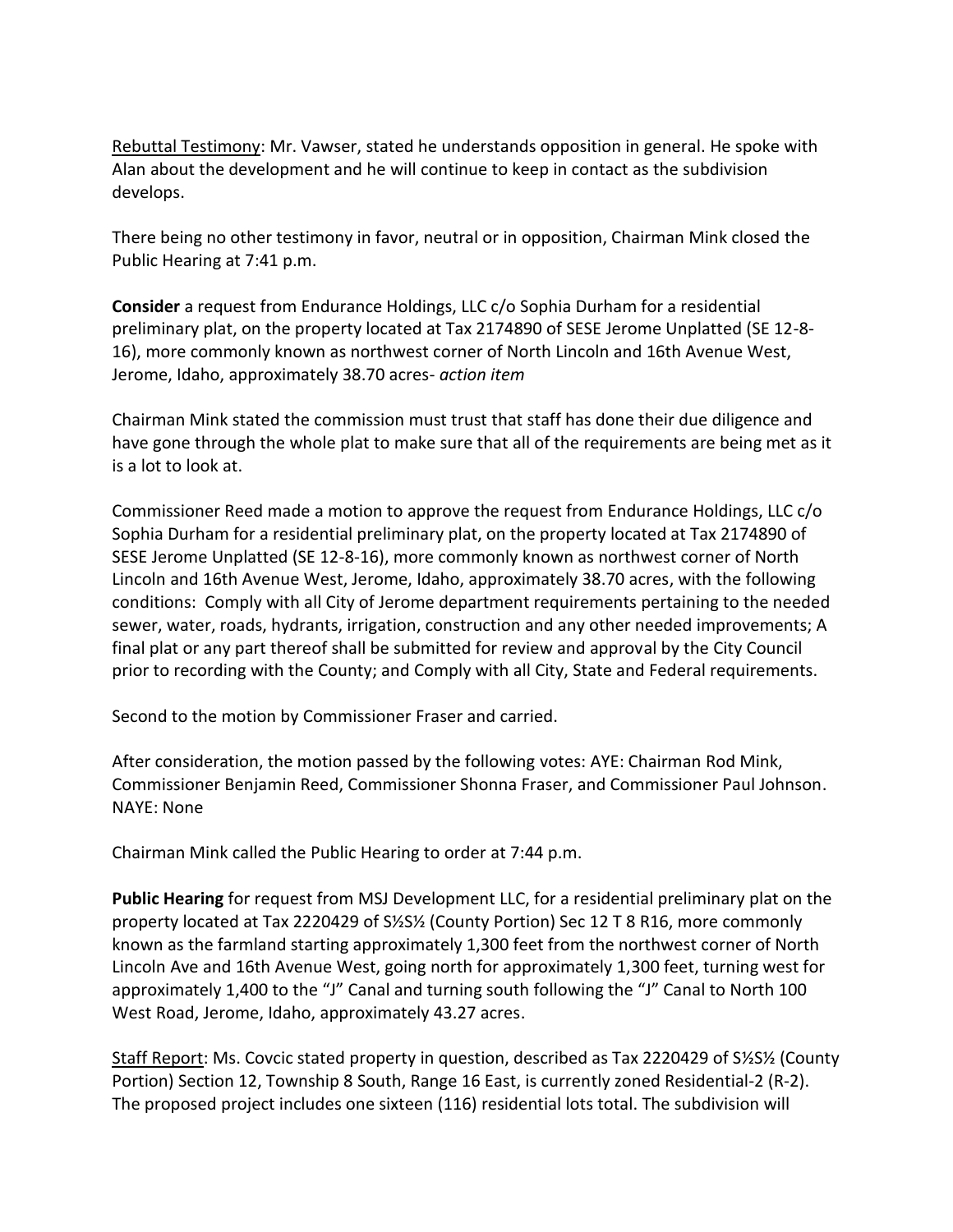consist of ninety-four (94) 10,000 sq. ft. minimum single-family lots, twenty-two (22) 10,000 sq. ft. minimum duplex lots, a retention basin for stormwater, a lift station, and a dedicated space for pressure irrigation maintenance and control. The applicant is requesting preliminary approval on the complete plat with development of the subdivision in three (3) phases. All interior residential roadways and utilities will be developed to City standards. Setbacks for the Residential-2 (R-2) zone: front- 25 ft, rear- 20 ft, interior side- 7 ft, and street side- 15 ft. The maximum height is 35 ft and the minimum lot size is 5,000 sq. ft.

As it pertains to the Jerome Comprehensive Plan, Ms. Covcic stated the application meets objectives in Chapter 3 – Land Use: Objective  $1$  – Exploring the growth patterns for the city and plan and prepare for future growth opportunities; Meets objectives in Chapter 7 – Economic Development; Objective 2 – Promote the City as an ideal location for new development of residential commercial and industrial areas; Meets objectives in Chapter 13 – Housing; and Objective 3 – Encourage residential developments that are well planned and encourage the development of various housing types to meet the needs of the citizens of Jerome. The Comprehensive Plan Map designated the property is question as Residential.

Regarding the Preliminary Plat criteria, Ms. Covcic stated the applicant has met with the predevelopment team at the City to discuss the proposed project. The applicant has provided a complete subdivision application with adequate information to review the preliminary plat. The subdivision application was deemed complete and Mailed notice was sent to adjacent property owners on May 6th, 2021 as required by code. The following agencies were sent a notice regarding the proposed subdivision: Idaho Power, Intermountain Gas, School District, Jerome County, Northside Canal Co. and the Post Office. No comments have been received from agencies. City departments including Building, Engineering, Fire, Public Works and Wastewater were given the opportunity to comment on this application. The applicant shall have one (1) year to file and obtain the certification of the acceptance of the final plant application by the administrator within one (1) year after action by the commission. Failure to do so shall cause all approvals of said preliminary plat to be null and void, unless an extension of time is applied for by the sub divider and granted by the commission. As proposed, all lots meet the minimum lot size for the respective zone.

Regarding streets & dedication of streets, access to the property will consist of the 64-foot public road rights-of-way of Fir Street. Local roads within the subdivision shall conform to City standards of 56-foot public road right-of-way. Future right-of-way extensions of Fir Street to the North provided to facilitate any future growth. Pedestrian routes will connect at the proposed 10-foot pathway along 16th Avenue. New pedestrian routes are being provided adjacent to the home sites and interconnect the subdivision's park and pedestrian pathway.

Regarding street location & street specifications, the streets are located accordingly to serve all proposed lots. The streets meet the required horizontal and vertical geometry and minimum and maximum grades.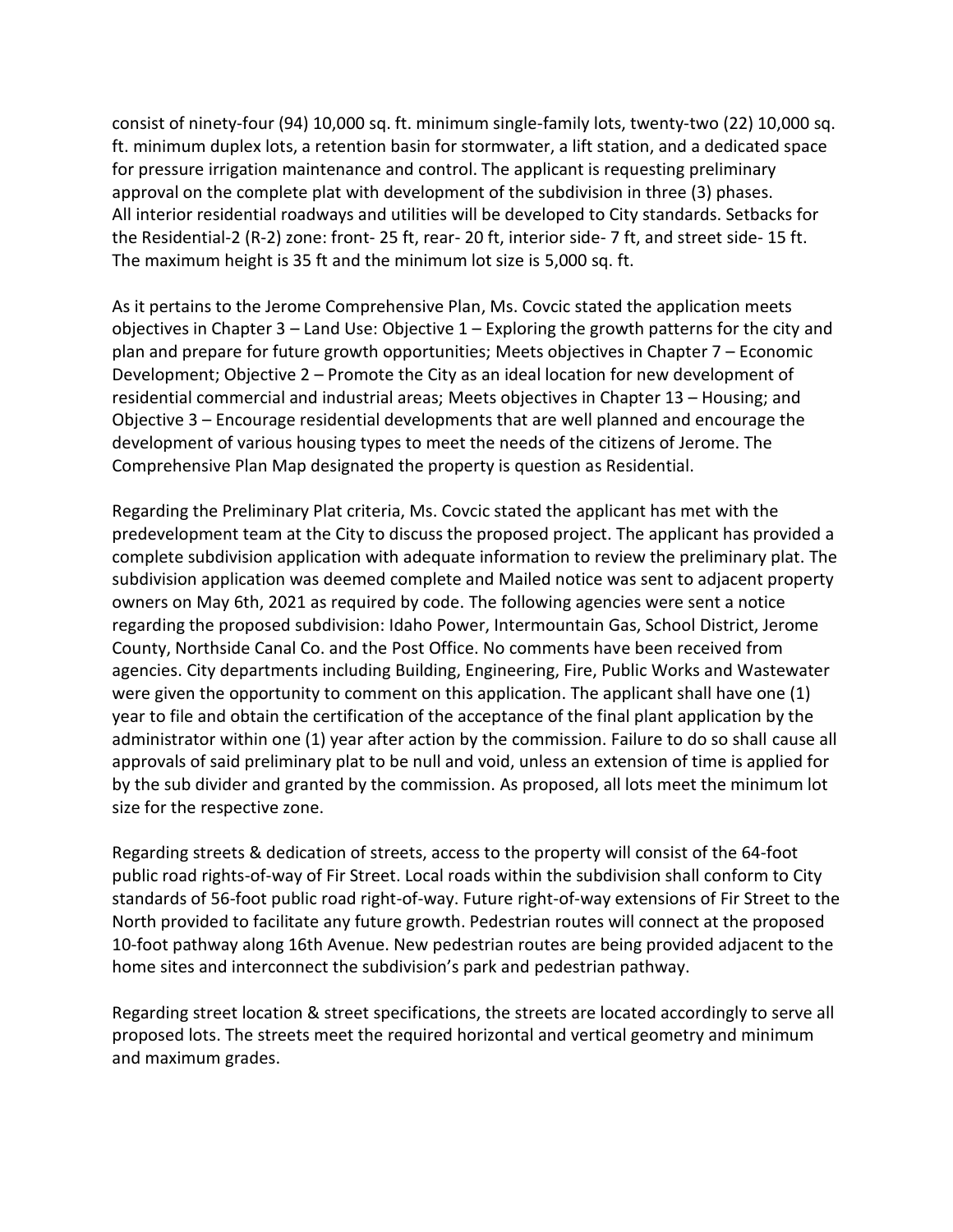Regarding street names, all street names conform. North Fir Street, West 17th Avenue, West 18th Avenue, West 19th Avenue and West 20th Avenue are included

Regarding street intersections, the streets meet the requirements for angle, sight triangle and vertical alignment.

Regarding alleys, the application does not propose any alleys in the application.

Regarding easements, the plat proposes easements in accordance with City standards.

Regarding sewage system & water mains, water and sewer models will need to be prepared before a Will Serve letter can be issued. Water will be provided to the residential lots by an extension of the existing water main on 16th Avenue. All water mains shall be installed to City specifications and standards and reside in the public right of way. Wastewater will be provided to the residential lots by an extension of the City of Jerome's sanitary sewer system. All sewer main shall be installed to City specifications and standards and reside in the public right of way. All sewer mains will be collected to a lift station pumped to a manhole on Fir Street south of the project.

Regarding stormwater retention/detention, the materials show the retention pond on the west side of the development on Lot 2 Block 1. Stormwater retention/detention has been calculated to meet the City of Jerome requirements.

Regarding curb, gutter & sidewalk, roads shall be constructed to city standards; have asphalt paving, concrete rolled and vertical curb and gutter. A 5-foot concrete sidewalk adjacent to the back of curb is typical.

Regarding irrigation lines & water stocks, irrigation will be provided to the development by a pressurized system owned and maintained by the homeowner's association. Design of the irrigation system will be in compliance with city requirements. They have acknowledged per municipal code that water shares will be transferred to the City for delivery of irrigation.

Regarding required improvements, fire hydrants, mailboxes and street lights have been included on the preliminary plat meeting the requirements of code.

Regarding landscape & fencing, pedestrian routes will connect at the proposed 10-foot pathway along 16th Avenue. New pedestrian routes are being provided adjacent to the home sites and interconnect the subdivision's park and pedestrian pathway.

Ms. Covcic reminded the commission on what their action is for a Preliminary Plat explained in JMC 16.16.050. In determining the acceptance of a proposed subdivision, the commission shall consider the objectives of this title and at least the following: the conformance of the subdivision with the comprehensive plan; the availability of public services to accommodate the proposed development; the continuity of the proposed development with the capital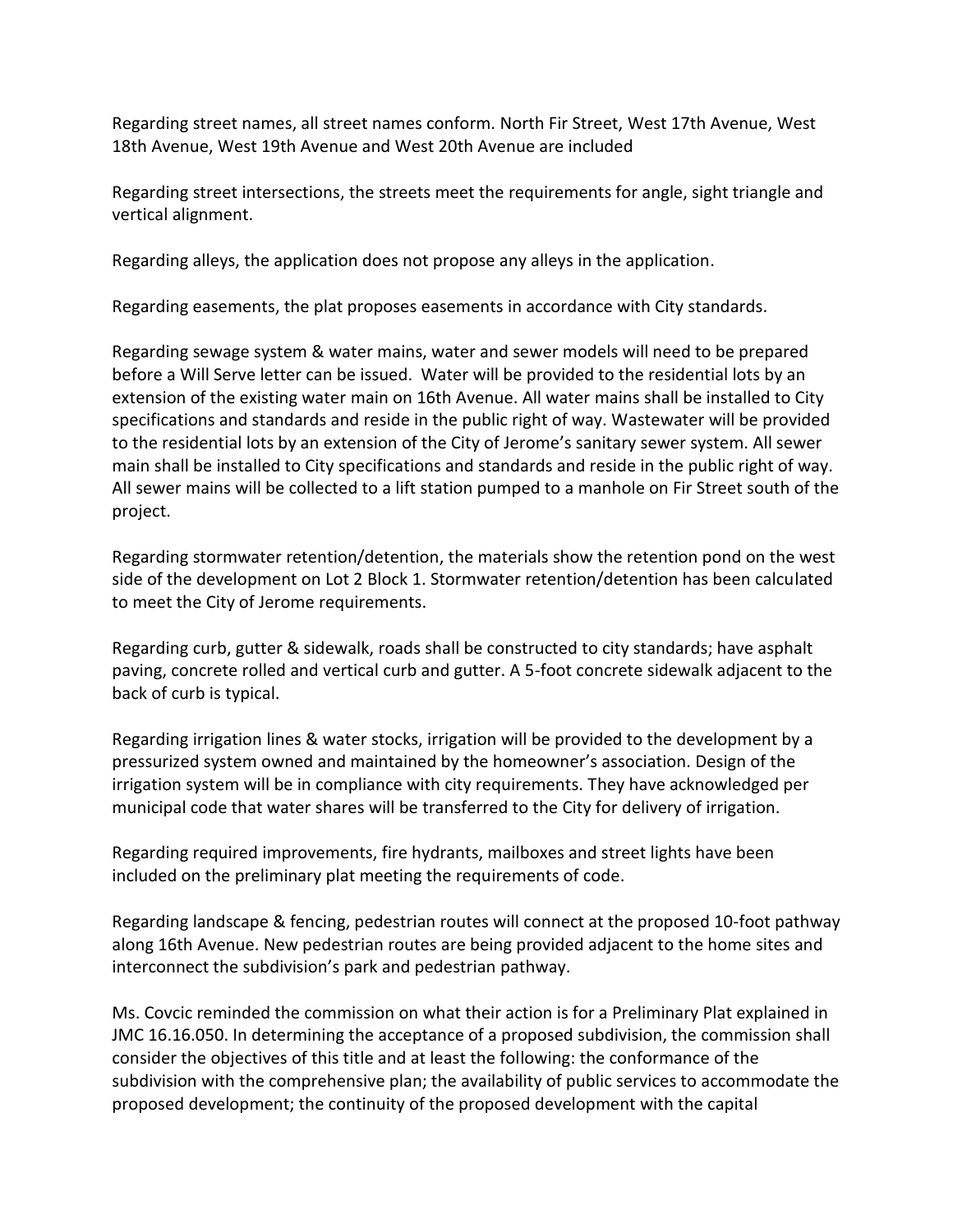improvement program of the city; the public financial capability of supporting services for the proposed development; and the other health, safety of environmental problems that may be brought to the commission's attention.

If approved, Ms. Covcic recommended the following conditions: Comply with all City of Jerome department requirements pertaining to the needed sewer, water, roads, hydrants, irrigation, construction and any other needed improvements; A final plat or any part thereof shall be submitted for review and approval by the City Council prior to recording with the County; and Comply with all City, State and Federal requirements.

Upon inquiry from Commissioner Johnson, Ms. Covcic stated she would let the applicant address the lift station.

Applicant Testimony: Aaron Wert, representing HMH Engineering, 486 Pebblebrook Lane, Twin Falls, stated the project will be residential lots of 10,000 square feet or more. They will have some multifamily lots that will be around 13000 square feet. The lift station will be put in by the subdivision to make sure the sewage is lifted down for the wastewater plant. The irrigation will be in the northeast corner. The most northwest block of the subdivision will conform to the requirements for the North Side Canal Company. Upon inquiry from Chairman Mink, Mr. Wert stated the two family lots will be all of Blocks 3 and 5 in the subdivision. Upon inquiry from Commissioner Johnson, Mr. Wert stated they would be building the lift station and would then turn it over to the City for maintenance. Upon inquiry from Chairman Mink, Mr. Wert stated he believed they exceeded the zoning requirements with the subdivision.

Testimony in Neutral: Ms. Elliott read the following for the record:

#### Dear Ms. Covcic,

I received the notice for public hearing for the above referenced subdivision preliminary plat and North Side Canal Company (NSCC) has the following comments:

- 1. 43.273 shares of water should be associated with the property for lot and landscape irrigation purposes.
- 2. The M-5 canal runs along the north boundary of this subdivision. I've contacted Aaron Wert, project engineer, and he has informed me that they plan to install pipe and eliminate the open ditch. 20-feet of right-of-way centered over the pipeline will be needed to access and maintain the pipeline. A draft agreement for the pipeline will be provided by NSCC to the developer to consider.
- 3. The land developer and future homeowners should be made aware that no improvements such as fences, buildings, structures, etc. are allowed within canal rightof-way without written authorization from NSCC. The land developer and owners may contact NSCC prior to construction of any improvements near a canal and a representative will meet with them to discuss their plans.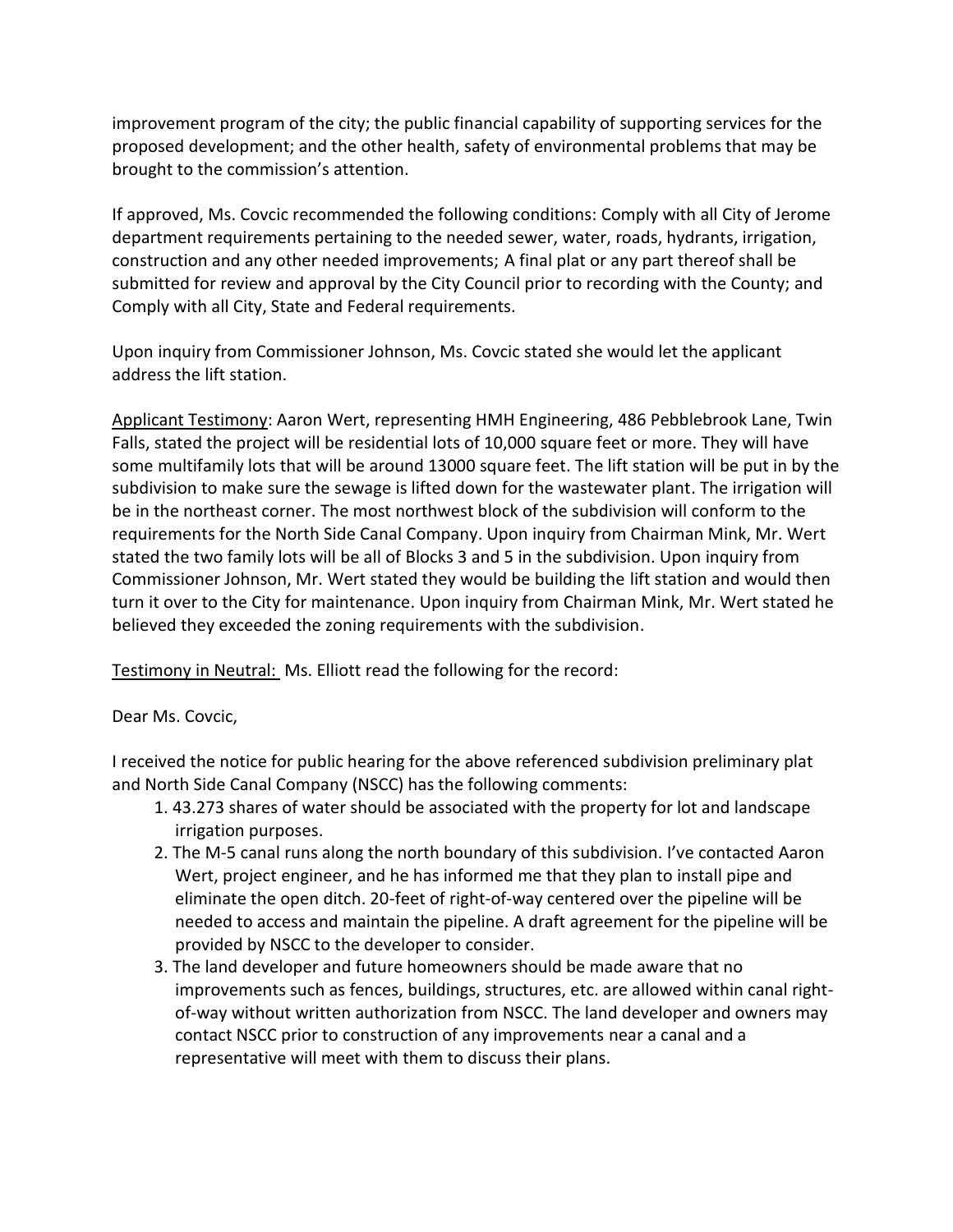- 4. Potential flooding of the property should be minimal. However, the applicant should be made aware that NSCC will not be liable for damages due to flooding caused by factors beyond its control.
- 5. A pressurized irrigation system is planned for this project with a common pump station on Lot 14, Block 10. NSCC requests that a single point of contact and one alternate individual be established within the homeowners association that will be responsible for coordinating irrigation water delivery with NSCC.

If you have any questions feel free to contact me at (208) 324-2319.

Sincerely, Alan W. Hansten, General Manager

Testimony in Opposition: Ms. Elliott read the following for the record:

Kevin and Raylene Anderson 412 15th Ave. W, Jerome, ID

Oppose the application No further comments were provided.

There being no other testimony in favor, neutral, opposition or rebuttal, Chairman Mink closed the Public Hearing at 8:00 p.m.

**Consider** a request from MSJ Development LLC, for a residential preliminary plat on the property located at Tax 2220429 of S½S½ (County Portion) Sec 12 T 8 R16, more commonly known as the farmland starting approximately 1,300 feet from the northwest corner of North Lincoln Ave and 16th Avenue West, going north for approximately 1,300 feet, turning west for approximately 1,400 to the "J" Canal and turning south following the "J" Canal to North 100 West Road, Jerome, Idaho, approximately 43.27 acres- *action item*

Commission and staff held an extensive discussion on the following: potential additional traffic for the roadways, widening of the roads, improvements to be made on the roads, traffic controls, possible round-a-bouts, and agricultural traffic in the area. Chairman Mink went over the requirements of approving a preliminary plat with the commission.

Commissioner Johnson made a motion to recommend council approval for the request from MSJ Development LLC, for a residential preliminary plat on the property located at Tax 2220429 of S½S½ (County Portion) Sec 12 T 8 R16, more commonly known as the farmland starting approximately 1,300 feet from the northwest corner of North Lincoln Ave and 16th Avenue West, going north for approximately 1,300 feet, turning west for approximately 1,400 to the "J" Canal and turning south following the "J" Canal to North 100 West Road, Jerome, Idaho, approximately 43.27 acres with the following conditions: Comply with all City of Jerome department requirements pertaining to the needed sewer, water, roads, hydrants, irrigation,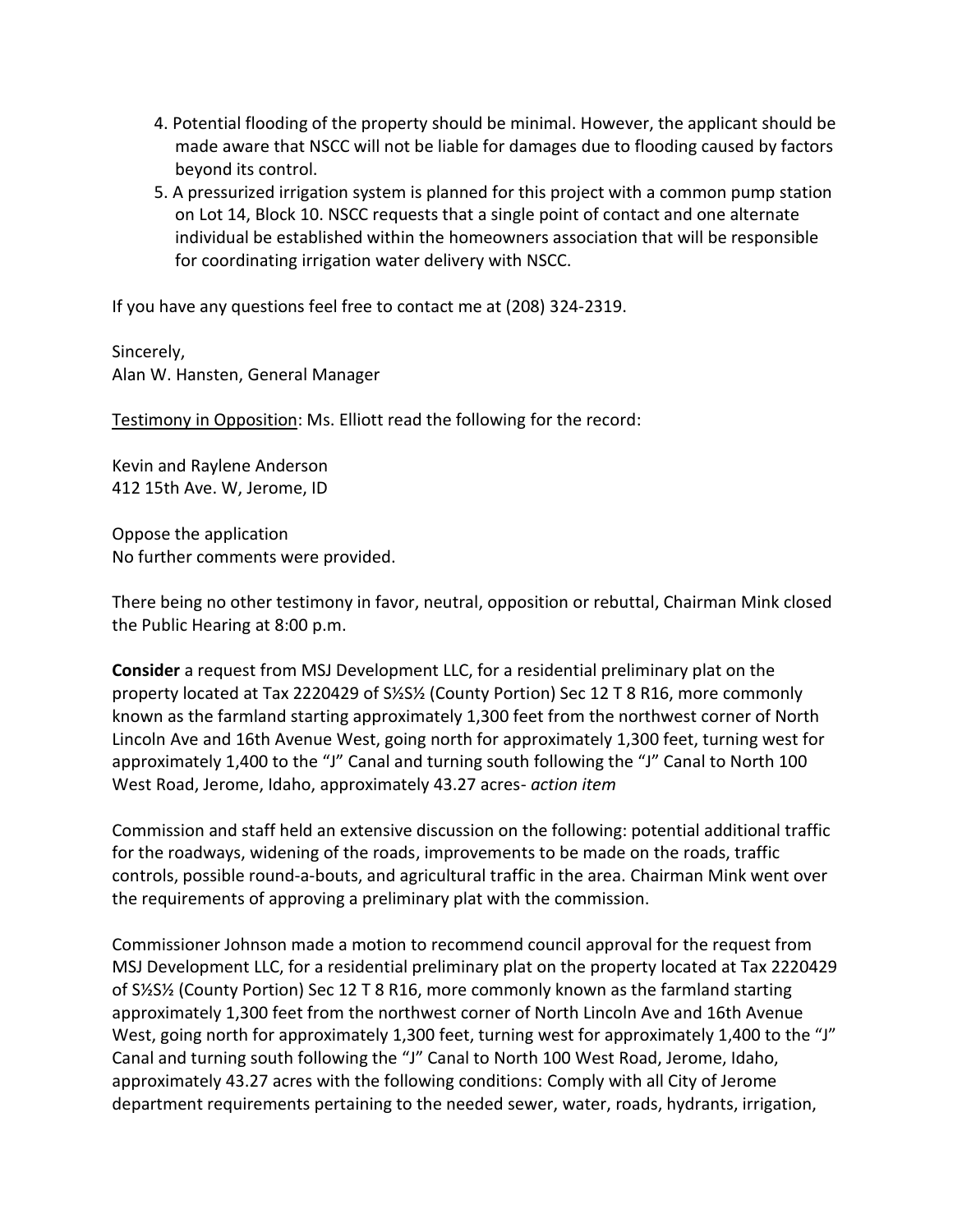construction and any other needed improvements; A final plat or any part thereof shall be submitted for review and approval by the City Council prior to recording with the County; and Comply with all City, State and Federal requirements.

Second to the motion by Commissioner Reed and carried.

After consideration, the motion passed by the following votes: AYE: Chairman Rod Mink, Commissioner Benjamin Reed, Commissioner Shonna Fraser, and Commissioner Paul Johnson. NAYE: None

#### **Consent Agenda**

*The consent calendar consists of items that are considered to be routine in nature and will be enacted in the form of one motion. Any item can be removed from the consent calendar and heard in its regular order at the request of any commissioner or the chairman.* 

- A. Approve the minutes from the May 10, 2022 regular meetings;
- B. Consider/Approve Findings and Conclusions for Matthew Spencer for a Special Use Permit, allowing up to six (6) hen chickens, on the property located at Lot 16, Block 4 Magic Meadows Subdivision #3 70'X125' (SE 7-8-17), more commonly known 724 19th Avenue East, Jerome, Idaho.

### **FINDINGS AND CONCLUSIONS ON APPLICATION OF MATTHEW SPENCER FOR A SPECIAL USE PERMIT ALLOWING SIX (6) LAYING CHICKENS ON THE PROPERTY LOCATED AT LOT 16, BLOCK 4 MAGIC MEADOWS SUBDIVISION #3 70'X125' (SE 7-8-17), COMMONLY KNOWN AS 724 19TH AVENUE EAST, JEROME, IDAHO**

A public hearing on the application of Matthew Spencer concerning that parcel commonly known as 724 19th Avenue East, Jerome, Idaho, for a special use permit was held, pursuant to notice, on Tuesday, May 10, 2022, at City Council Chambers with all members of the public, in a format allowing participants to hear the meeting, including all deliberations by commissioners and other speakers addressing the Commission. The physical meeting was held at 100 East Avenue A, Jerome, Idaho.

Staff Report: City Planner, Ervina Covcic, provided the staff report on the application. Ms. Covcic stated the property in question at 724 19th Avenue East Jerome, Idaho is zoned Residential 1 (R-1). The proposed use, the possession of chicken or poultry requires a Special Use Permit from the Planning and Zoning Commission. Regardless of use, setbacks for detached accessory structures on the property will not be less than three (3) feet from the rear or side property lines.

As it pertains to the Jerome Municipal Code (JMC) 17, Ms. Covcic went over the Section F, Chicken, Poultry and Fowl with the Commission. No household or parcel of property shall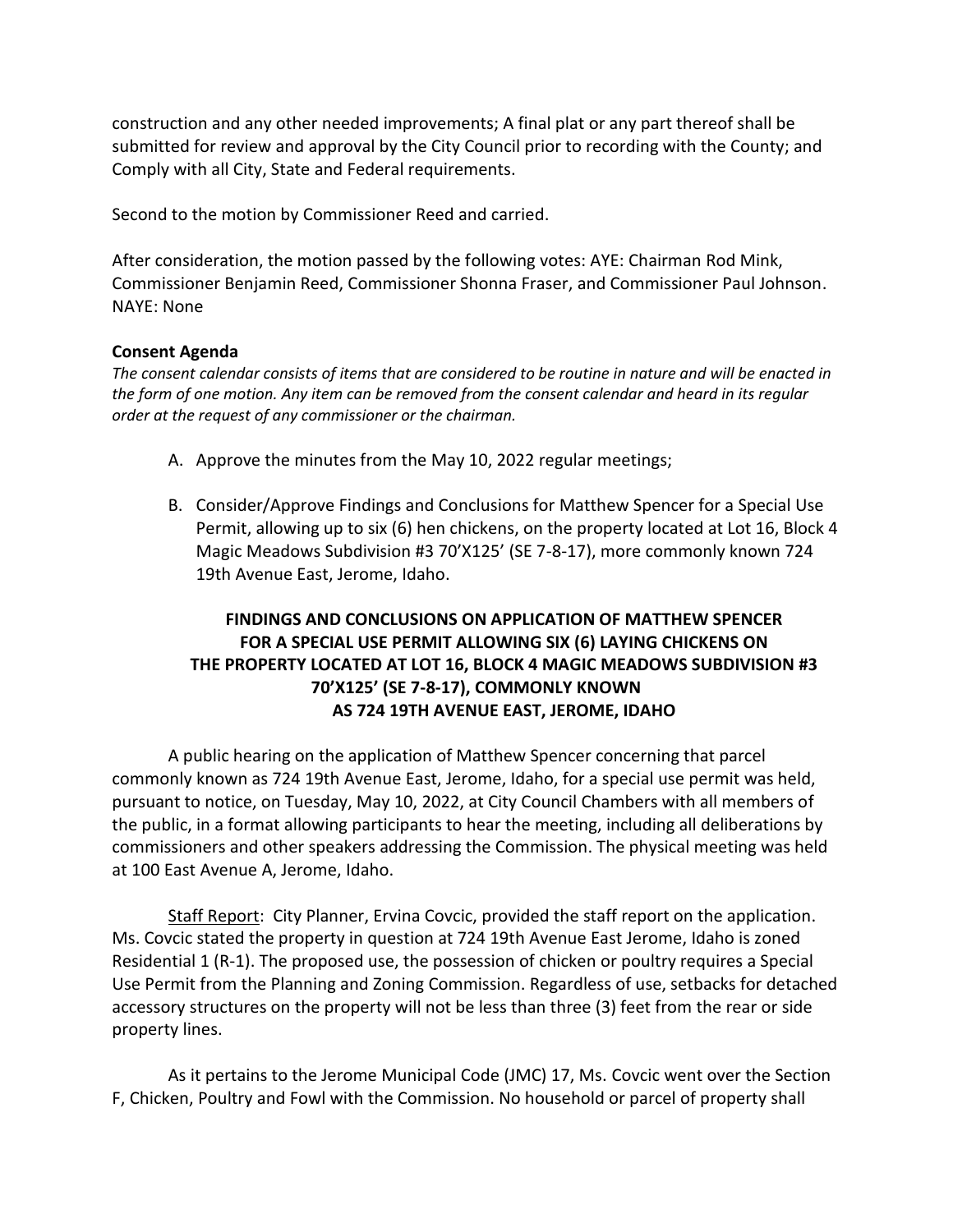keep more than six (6) chickens, poultry or fowl. Roosters are prohibited. The chickens, poultry or fowl shall be contained to the site or the site shall be fenced. Any chicken coop or accessory structure associated with the chickens, poultry or fowl shall be placed in accordance with the accessory structure setback requirements. Chickens, poultry or fowl shall not be kept in the front yard. Special use permits shall be allowed for up to two (2) years and renewed on a biennial basis.

As it pertains to the City of Jerome's Comprehensive Land Use Plan, Ms. Covcic stated this request is in compliance with the Comprehensive plan as it relates to Rural Residential Land Uses requiring Special Use Permits in Section 3.1.1.

Ms. Covcic reminded the Commission of the nuisance ordinance that defines stable matter as a nuisance. Manure must be properly disposed of to not create a nuisance.

Regarding the General Standards for Special Uses, Ms. Covcic stated the Planning and Zoning Code allows up to six (6) chickens, poultry or fowl in the R-1 zone with an approved Special Use Permit. The request appears to be harmonious with the objectives of the Comprehensive Plan and Title 17 of the JMC. The application notes that the chickens will be kept in a coop at the corner of the parcel in the backyard, enclosed with poultry wire. The application notes that the request will not be hazardous. There is no indication that additional services will be needed to serve this use. The application notes there will be no cost to the community for this request and will not be detrimental. The request does not appear to involve uses that will be detrimental to the general welfare. The applicant will need to keep the coop and run properly cleaned. The application notes that there will be no interference with traffic and that no vehicular approaches are necessary. It does not appear that the animals will result in the destruction, loss or damage of a natural, scenic or historic feature of major importance.

If approved, Ms. Covcic recommended the following conditions: (a) Any coop shall be placed in accordance with the accessory structure setback requirements set forth in the Jerome Municipal Code; (b) Chickens will not create odors, noise, nor be detrimental to persons, property or the general welfare; and (c) Special Use Permit shall be allowed for one (1) year, renewable upon expiration.

Applicant Testimony: Mathew Spencer, 724 19th Avenue East, Jerome, appeared before the Commission and testified on this application. Mr. Spencer, stated he would like to get some chickens for eggs. He continued that with everything that is happening in the world, he would like to make sure his family has food. He is currently growing corn to feed the chickens in his garden.

Upon inquiry from Chairman Mink, Mr. Spencer stated he has not built a coop yet but has been doing some research and understands the requirements and setbacks for accessory buildings.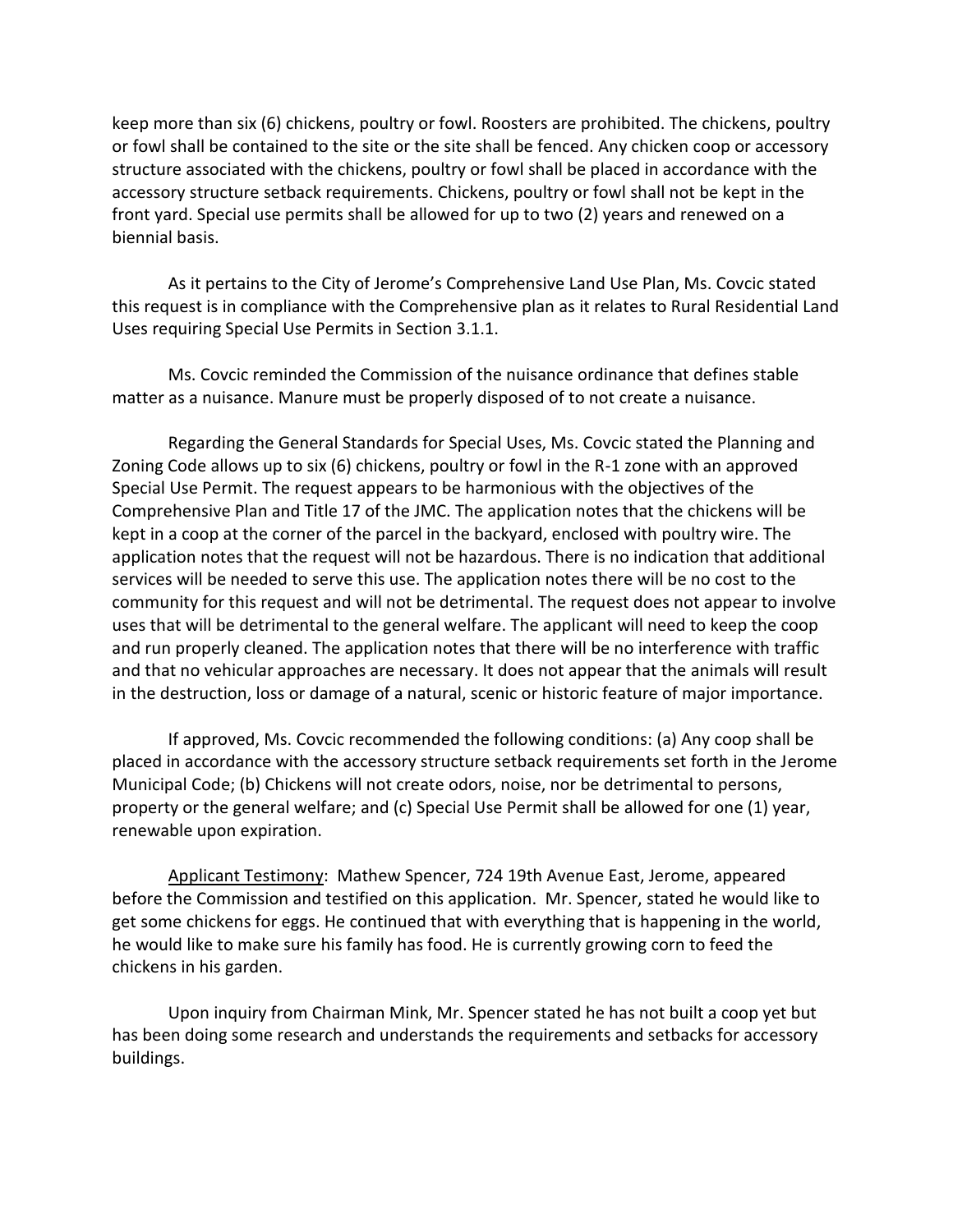Upon inquiry from Commissioner Holley, Mr. Spencer stated he has an enclosed yard with a six (6) foot fence.

Testimony in Favor: Ms. Elliott read the following for the record:

Janie Myers, 730 19th Avenue East, Jerome "Support the application. Chickens are fine. Roosters are not."

Brian McDonell, 539 18th Avenue East, Jerome "Supports the application."

Testimony in Neutral: None.

Testimony in Opposition: None.

There being no further testimony, Chairman Mink closed the public hearing at 7:07 p.m.

The Jerome City Planning and Zoning Commission having heard the testimony presented, and having reviewed the application, and the other documents and material in the file, and having heard the testimony given verbally at the hearing enters its findings and conclusions as follows:

### **I. Findings**

- A. 724 19th Avenue East, Jerome, Idaho is zoned Residential 1 (R-1), which requires a special use permit for the proposed use, allowing six (6) laying hen chickens on the property.
- B. Title 16 of the JMC has no bearing on this application.
- C. The application for a special use permit complies with the City of Jerome Comprehensive Plan, Section 3.1.1., and inasmuch as it is compatible with the existing and potential land uses in the surrounding area.
- D. The Commission finds the General Standards for Special Uses as outlined in JMC 17.60.030, are satisfied as follows:
	- 1. As mentioned, the proposed use does constitute a special use as defined in JMC;
	- 2. The use is harmonious with and in compliance with the general objectives of the Comprehensive Plan relating to the objectives of Rural Residential Land Uses;
	- 3. The proposed use will be designed, constructed and maintained in harmony and appearance with the existing and intended character of the general vicinity by maintaining proper enclosures for the chickens, avoiding roosters, and keeping their enclosures clean.
	- 4. While there is potential that the use could be disturbing to existing and future neighboring uses, this threat is mitigated by the condition that the enclosures be well maintained and that this permit is good for a limited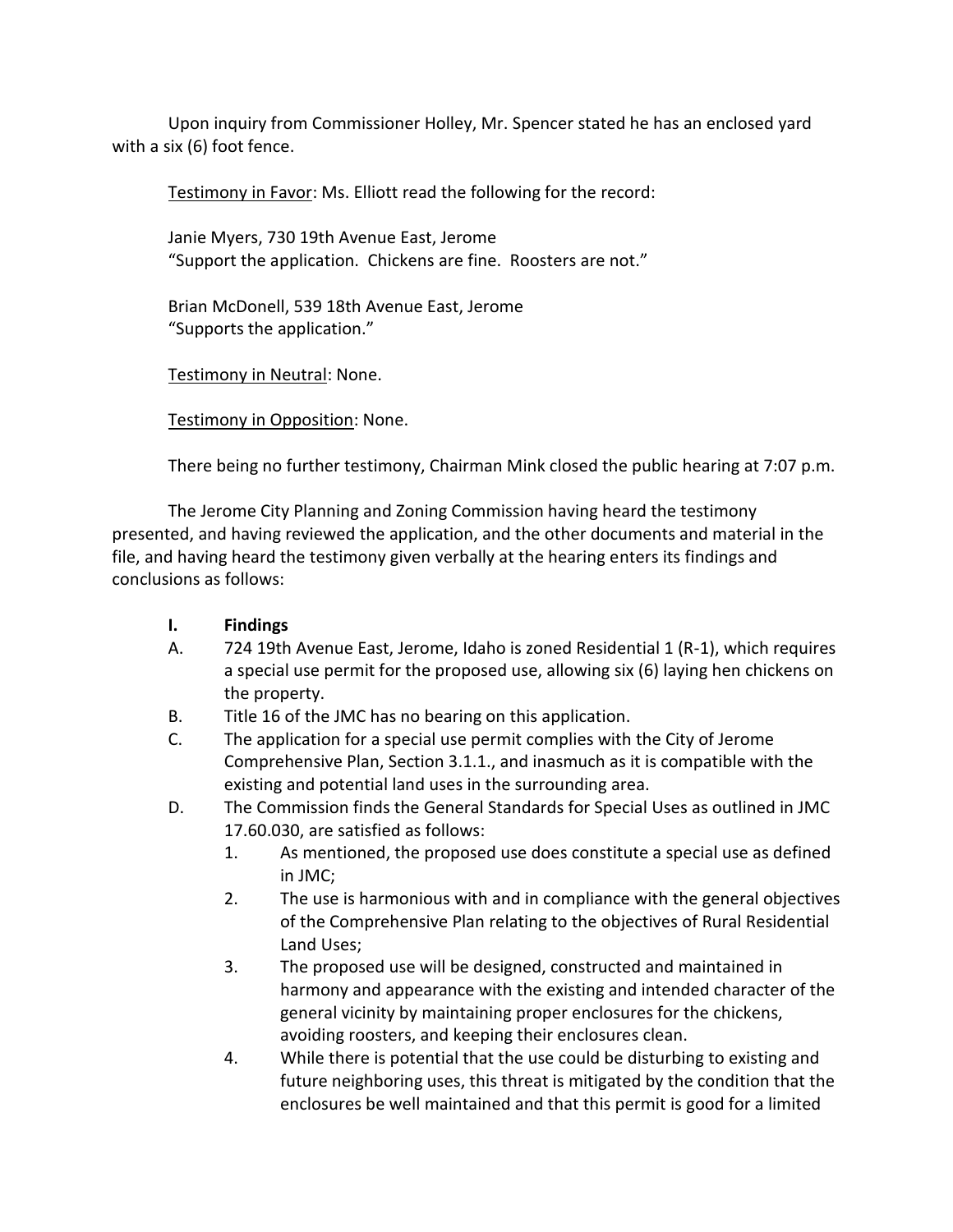time. If the use proves disturbing to neighboring uses, the permit will be revoked;

- 5. Pursuant to comment from City staff it is evident adequate infrastructure and services are available to accommodate the proposed use;
- 6. There was no evidence that the proposed use would create any additional requirements or public facilities or services, nor that it would be detrimental to any persons, property or the general welfare. There will likely be the production of some dust, noise and/or odors but the permit is conditioned to mitigate those harms;
- E. The vehicular approaches are not an issue and there is no indication the proposed use will impact any natural, scenic or historic feature of major importance.

# **II. Conclusions**

A. A special use permit is required for the applicant to be able to allow six (6) laying hen chickens on the herein described property.

B. A special use permit promoting this use is consistent with the City of Jerome Comprehensive Plan, Section 3.1.1. and with JMC 17.60.030.

C. The Commission approves the application of Matthew Spencer for a special use permit allowing no more than six (6) laying hen chickens on that property located at 724 19th Avenue East, Jerome, Idaho, 83338 subject to:

- i. Any permanent chicken coop shall be placed in accordance with the accessory structure setback requirements set forth in the Jerome Municipal Code;
- ii. Chickens will not create odors, noise, nor be detrimental to persons, property or the general welfare; and
- iii. Special Use Permit shall be allowed for up to one (1) year, renewable upon expiration.

These findings and conclusions, having been adopted by the Jerome City Planning and Zoning Commission on the 24th day of May, 2022, in support of the decision of the Planning and Zoning Commission on the 10th day of May, 2022 to approve the application as specified herein is hereby made final this 24th day of May, 2022.

> ROD MINK, Chairman of the Board Jerome City Planning and Zoning

\_\_\_\_\_\_\_\_\_\_\_\_\_\_\_\_\_\_\_\_\_\_\_\_\_\_\_\_\_\_\_\_\_\_\_\_\_\_\_\_\_

C. Consider/Approve Findings and Conclusions for A Perfect Family LLC for a Special Use Permit allowing residential use, on the property located at S50' of Lots 9 & 10 Block 137 Jerome Townsite (NW 19-8-17), more commonly known as 634 South Lincoln, Jerome, Idaho.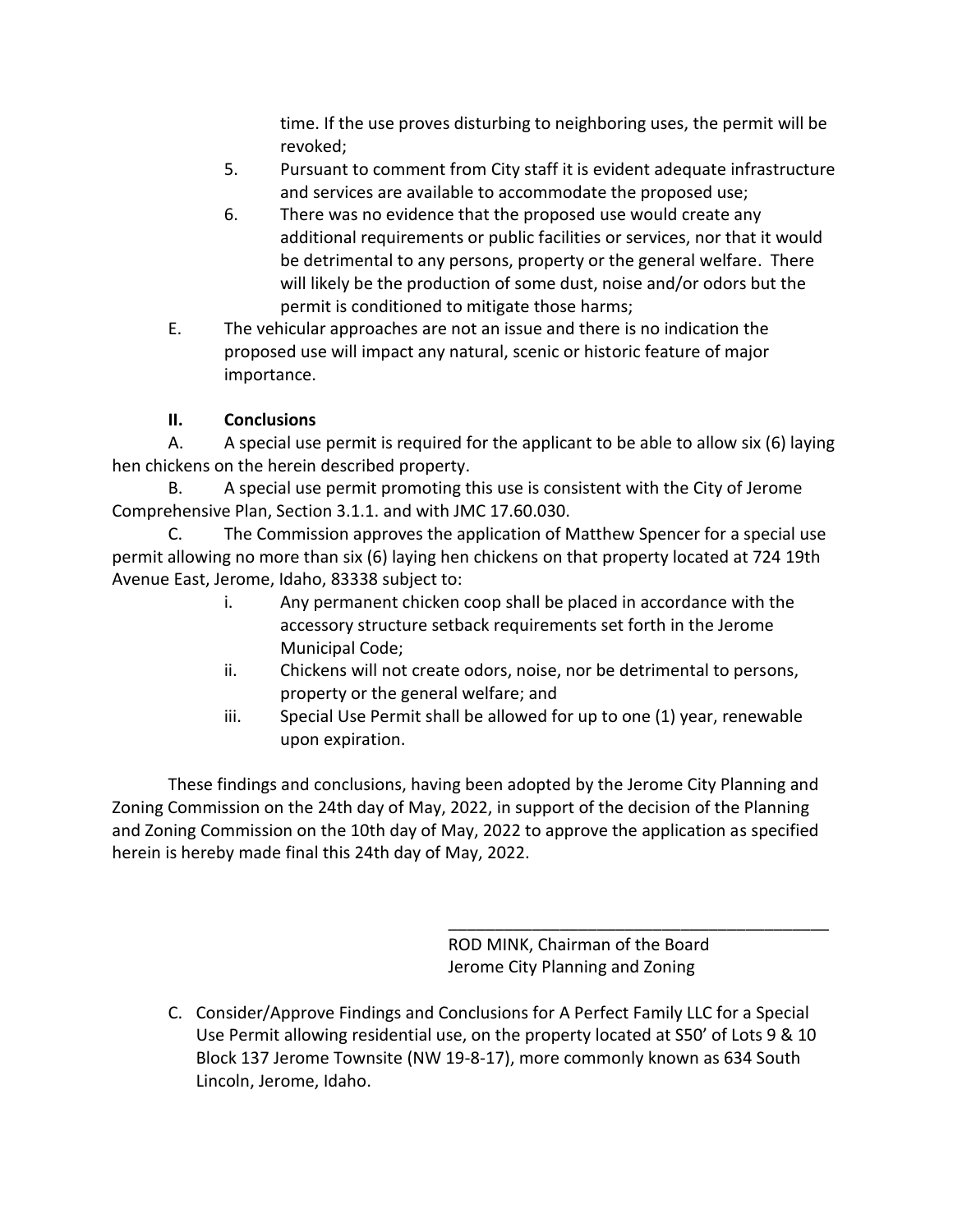### **FINDINGS AND CONCLUSIONS ON APPLICATION OF A PERFECT FAMILY LLC, FOR A SPECIAL USE PERMIT ALLOWING RESIDENTIAL USE, ON THE PROPERTY LOCATED AT S50' OF LOTS 9 & 10 BLOCK 137 JEROME TOWNSITE (NW 19-8-17), MORE COMMONLY KNOWN AS 634 SOUTH LINCOLN, JEROME, IDAHO**

A public hearing on the application of A Perfect Family, LLC concerning that parcel commonly known as 634 South Lincoln, Jerome, Idaho, for a special use permit was held, pursuant to notice, on Tuesday, May 10, 2022, at City Council Chambers with all members of the public, in a format allowing participants to hear the meeting, including all deliberations by commissioners and other speakers addressing the Commission. The physical meeting was held at 100 East Avenue A, Jerome, Idaho.

Staff Report: City Planner, Ervina Covcic, provided the staff report on the application. Ms. Covcic stated the applicant requests to continue using the east end, approximately 1,100 square feet of the building at 634 South Lincoln Avenue Jerome, Idaho, as a residential use under new ownership.

As it pertains to Title 17 of the JMC, the Land Use Ordinance, Ms. Covcic stated the property in question at 634 South Lincoln Avenue Jerome, Idaho, is zoned Central Business District (CBD). According to 17.14.010, residential single-family dwellings are permitted in Central Business District (CBD) zone by special use permit only.

Ms. Covcic stated Title 16 has no bearing on this request.

As it pertains to the City of Jerome's Comprehensive Land Use Plan, Ms. Covcic stated the application meets the following: Chapter 13, Objective 2, which states that the City of Jerome will, "Provide for areas of different residential densities and uses"; Chapter 13, Objective 6 which states that "Housing policies should be developed to assure the upgrading and rehabilitation of homes is encouraged"; and Chapter 13, Policy 6 which states that the City of Jerome will "Promote a wide range of housing types and housing diversity to meet the needs of Jerome's diverse population."

Regarding the General Standards for Special Uses, Ms. Covcic stated the Planning and Zoning Code allows residential uses in the CBD zone with an approved Special Use Permit. The request appears to be harmonious with the objectives of the Comprehensive Plan and Title 17 of the JMC. The application notes that there will be no change to the current use. The application notes that the request will not be hazardous. The application notes that services will remain the same. The application notes there will be no cost to the community for this request and will not be detrimental. The request does not appear to involve uses that will be detrimental to the general welfare. The application appears to not create interferences with traffic. It does not appear that the residential use will result in the destruction, loss or damage of a natural, scenic or historic feature of major importance.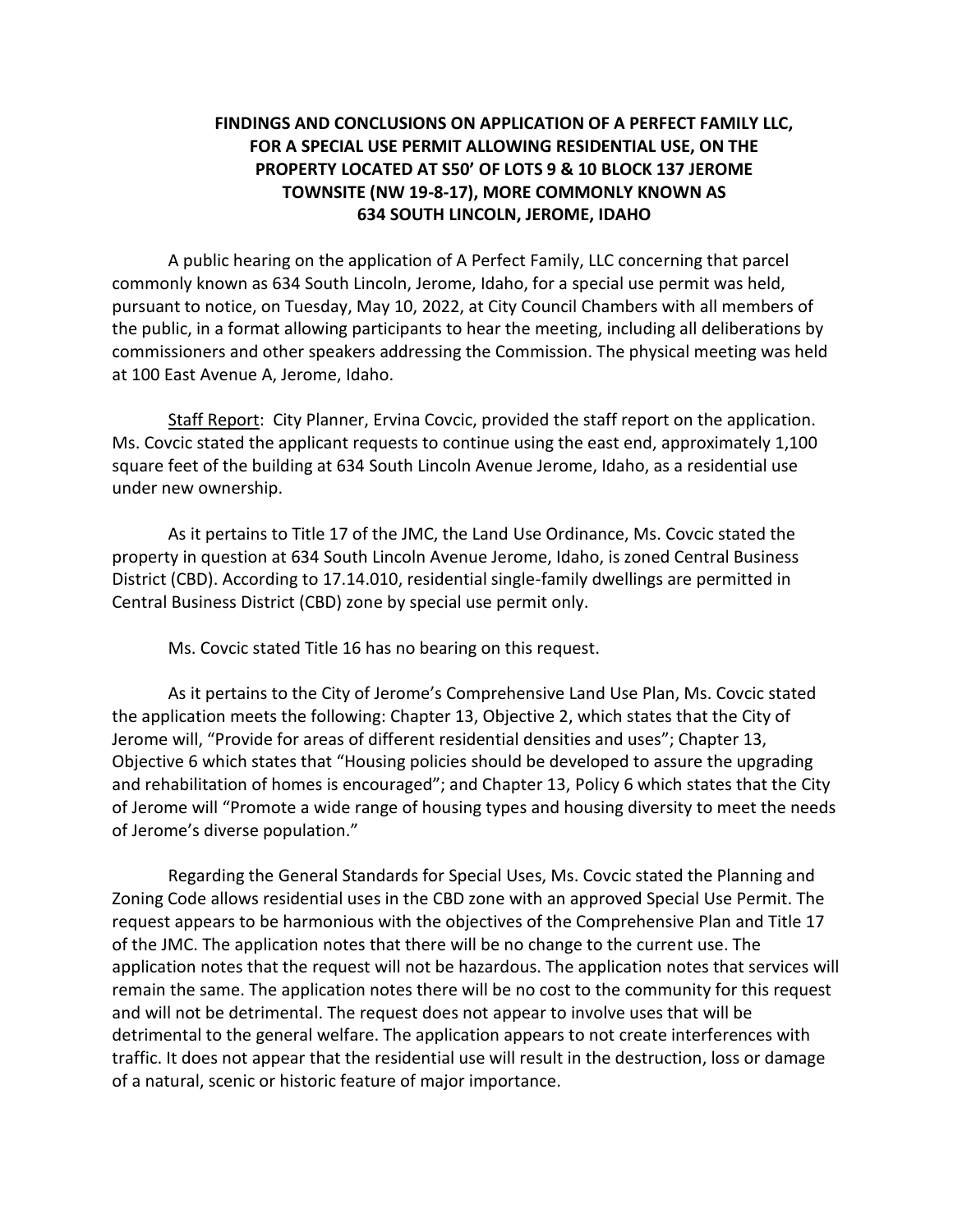Ms. Covcic stated she sent the application out to City Staff and did not receive any comments back with any concerns.

If approved, Ms. Covcic recommended the following conditions: (a) Comply with all City, State and Federal requirements; and (b) Special Use Permit shall be allowed for one (1) year, renewable upon expiration.

Upon inquiry from Chairman Mink, Ms. Covcic stated currently the back portion of the building is being used for a residential. She stated after searching, she did not find any paperwork stating there was approval for a Special Use Permit (SUP).

Applicant Testimony: Jim Kinsey, Post Office Box 828, Jerome, appeared before the Commission and testified on this application. Mr. Kinsey stated he is the current relator for the buyer and if this application goes through, he would be the property manager. He stated the buyer wants to continue with the use that is currently being used.

Upon inquiry from Commissioner Holley, Mr. Kinsey stated the business will remain in front of the building.

Testimony in Favor: None.

Testimony in Neutral: None.

Testimony in Opposition: None.

There being no further testimony, Chairman Mink closed the public hearing at 7:16 p.m.

The Jerome City Planning and Zoning Commission having heard the testimony presented, and having reviewed the application, and the other documents and material in the file, and having heard the testimony given verbally at the hearing enters its findings and conclusions as follows:

- **I. Findings**
- A. 634 South Lincoln, Jerome, Idaho is zoned Central Business District (CBD), which requires a special use permit for the proposed use, allowing residential use on the property.
- B. Title 16 of the JMC has no bearing on this application.
- C. The application for a special use permit complies with the City of Jerome Comprehensive Plan, Land Use Plan, and inasmuch as it is compatible with the existing and potential land uses in the surrounding area.
- D. The Commission finds the General Standards for Special Uses as outlined in JMC 17.60.030, are satisfied as follows:
	- 1. As mentioned, the proposed use does constitute a special use as defined in JMC;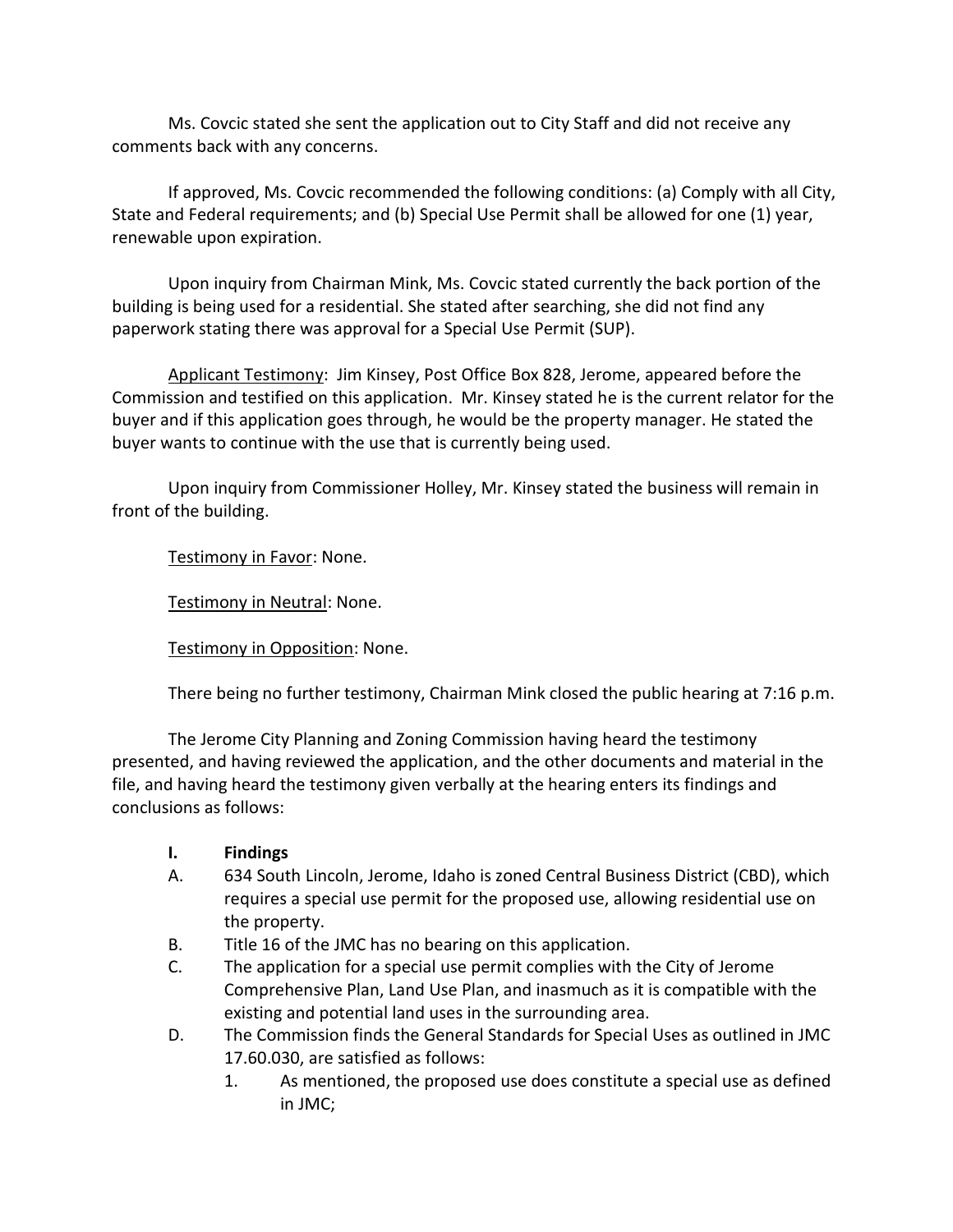- 2. The use is harmonious with and in compliance with the general objectives of the Comprehensive Plan relating to the objectives of the Comprehensive Plan and Title 17;
- 3. There was no evidence that the proposed use would create any additional requirements or public facilities or services, nor that it would be detrimental to any persons, property or the general welfare.
- 4. There was no evidence of interferences with traffic and/or vehicular approaches; and
- 5. There is no indication the proposed use will impact any natural, scenic or historic feature of major importance.

## **II. Conclusions**

- A. A special use permit is required for the applicant to be able to allow residential use at the property described herein as 634 South Lincoln, Jerome, Idaho.
- B. A special use permit promoting this use is consistent with the City of Jerome Comprehensive Plan, Section 3.1.1. and with JMC 17.60.030.
- C. The Commission approves the application of A Perfect Family, LLC for a special use permit allowing residential use on that property located at 634 South Lincoln, Jerome, Idaho, subject to:
	- i. Comply with all city, state and federal requirements;
	- ii. The apartment shall have an acceptable amount of fire alarms as prescribed by the Fire Department; and
	- iii. Special Use Permit shall be allowed for up to one (1) year, renewable upon expiration.

These findings and conclusions, having been adopted by the Jerome City Planning and Zoning Commission on the 24th day of May, 2022, in support of the decision of the Planning and Zoning Commission on the 10th day of May, 2022 to approve the application as specified herein is hereby made final this 24th day of May, 2022.

> ROD MINK, Chairman of the Board Jerome City Planning and Zoning

\_\_\_\_\_\_\_\_\_\_\_\_\_\_\_\_\_\_\_\_\_\_\_\_\_\_\_\_\_\_\_\_\_\_\_\_\_\_\_\_\_

D. Consider/Approve Findings and Conclusions for A and W Properties, LLC for a Rezone from Residential-2 (R-2) to Residential-3 (R-3), on the property located at Tax 6A of A-164 Jerome Townsite (SE 19-8-17), more commonly known as the empty lot behind 1200 South Davis and the end of South Eisenhower Street, Jerome, Idaho, approximately 2.19 acres.

# **FINDINGS AND CONCLUSIONS ON APPLICATION OF A AND W PROPERTIES, LLC, FOR A REZONE FROM RESIDENTIAL 2 (R-2) TO RESIDENTIAL 3 (R-3)**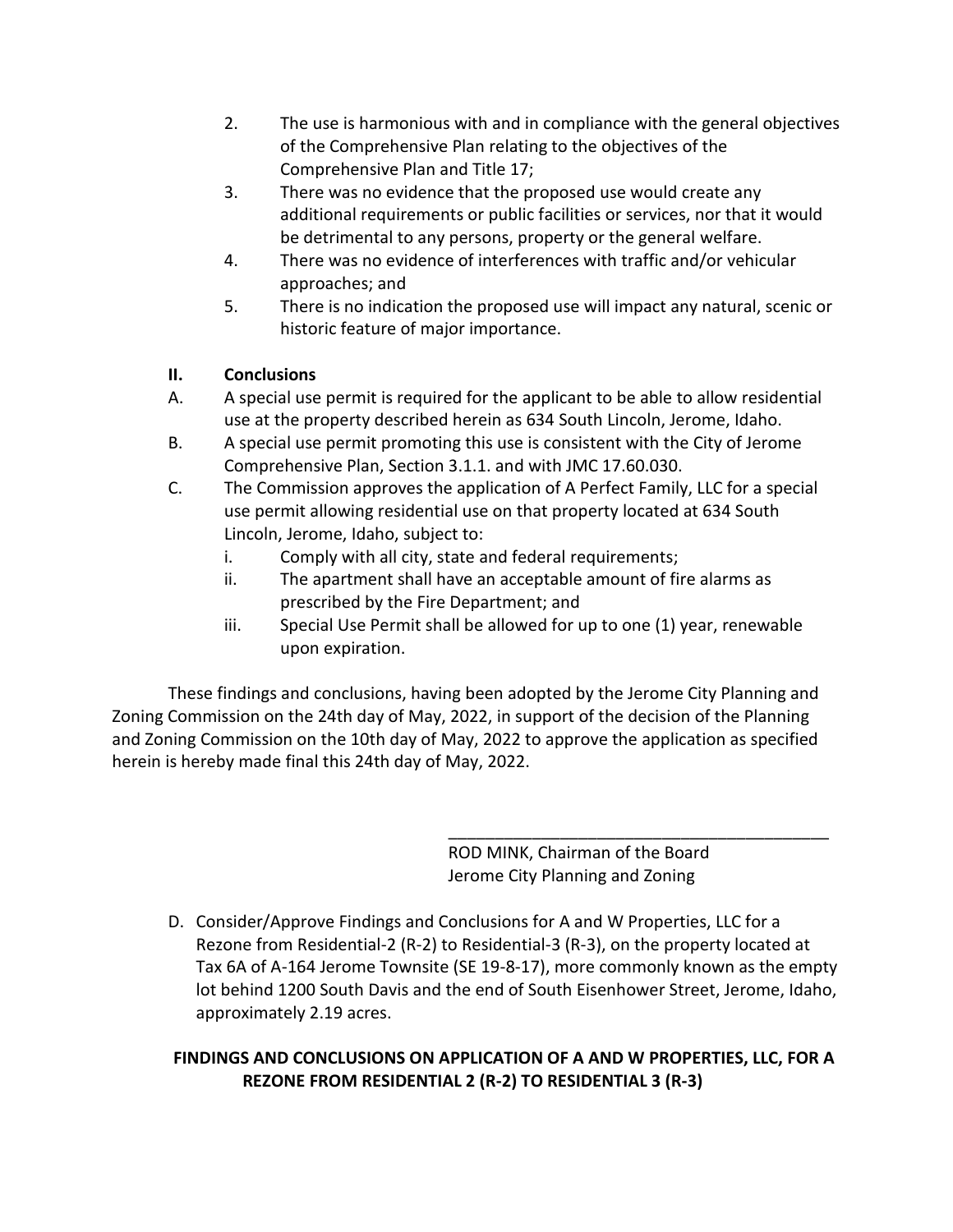A Public Hearing at the request from A and W Properties, LLC, for a zoning map amendment, changing the zone from Residential 2 (R-2) to Residential 3 (R-3) on the property located at:

Tax 6A of A-164 Jerome Townsite (SE 19-8-17), more commonly known as the empty lot behind 1200 South Davis and the end of South Eisenhower Street, Jerome, Idaho, approximately 2.19 acres

(hereinafter referred to as the "Property") was held, pursuant to notice, commencing at 7:21 p.m. on Tuesday May 10, 2022, at City Council Chambers with all members of the public, in a format allowing participants to hear the meeting, including all deliberations by commissioners and other speakers addressing the commission, whether in person or via virtual connection, and to comment if so desired, all of which was noted in the agenda. The physical meeting was held at 100 East Avenue A, Jerome, Idaho.

Staff Report: City Planner, Ervina Covcic, gave a staff report and brief background on the application. Ms. Covcic stated A and W Properties, LLC is requesting to rezone the property at Tax 6A of A-164 Jerome Townsite (SE 19-8-17), more commonly known as the empty lot behind 1200 South Davis and the end of South Eisenhower Street, Jerome, Idaho, approximately 2.19 acres from Residential-2 (R-2) to Residential-3 (R-3). The property is currently being used for storage units. The applicant would like to rezone the property to allow for multi-family housing.

Ms. Covcic went over the adjacent land use and zoning: to the North is residential with the zoning of Residential 2; to the South is residential and agriculture with the zoning of Area of Impact, Residential; to the East is residential with the zoning of Residential 2; and to the West is Residential- Multifamily with the zoning of Residential 2. The Comprehensive Plan Land Use map designates the current parcel as Residential Medium. The current land use classification is Residential Medium.

As pertains to Title 17 of the Jerome Municipal Code (JMC), Ms. Covcic stated the parcel is currently zoned Residential-2 (R-2). The Residential-2 (R-2) zone is intended to provide for single or two-family dwellings. The minimum lot size for this zone is 5,000 sq. ft. The setbacks for R-2 are front- 25', rear- 20', interior side- 7' and street side- 15'. The Residential-3 (R-3) zone is intended to provide for single-family, two-family and multi-family dwellings. The minimum lot size for this zone is 5,000 sq. ft. The setbacks for R-3 are front- 25', rear- 20', interior side- 7' and street side- 15'. The proposed zone of Residential-3 (R-3) allows for up to three to four units as outlined in 17.14.010 of the JMC. Depending on the zone, all land use regulations as detailed in Title 17 of the JMC will apply to the property, including but not limited to setbacks, building height restrictions, sign restrictions, and use restrictions.

As required by 17.80.040: General Procedure for Amendments, the application for a rezone shall be reviewed by the Commission to determine if the request: (a) In accordance with the Comprehensive Plan; (b) Will create a demand for public infrastructure that is not currently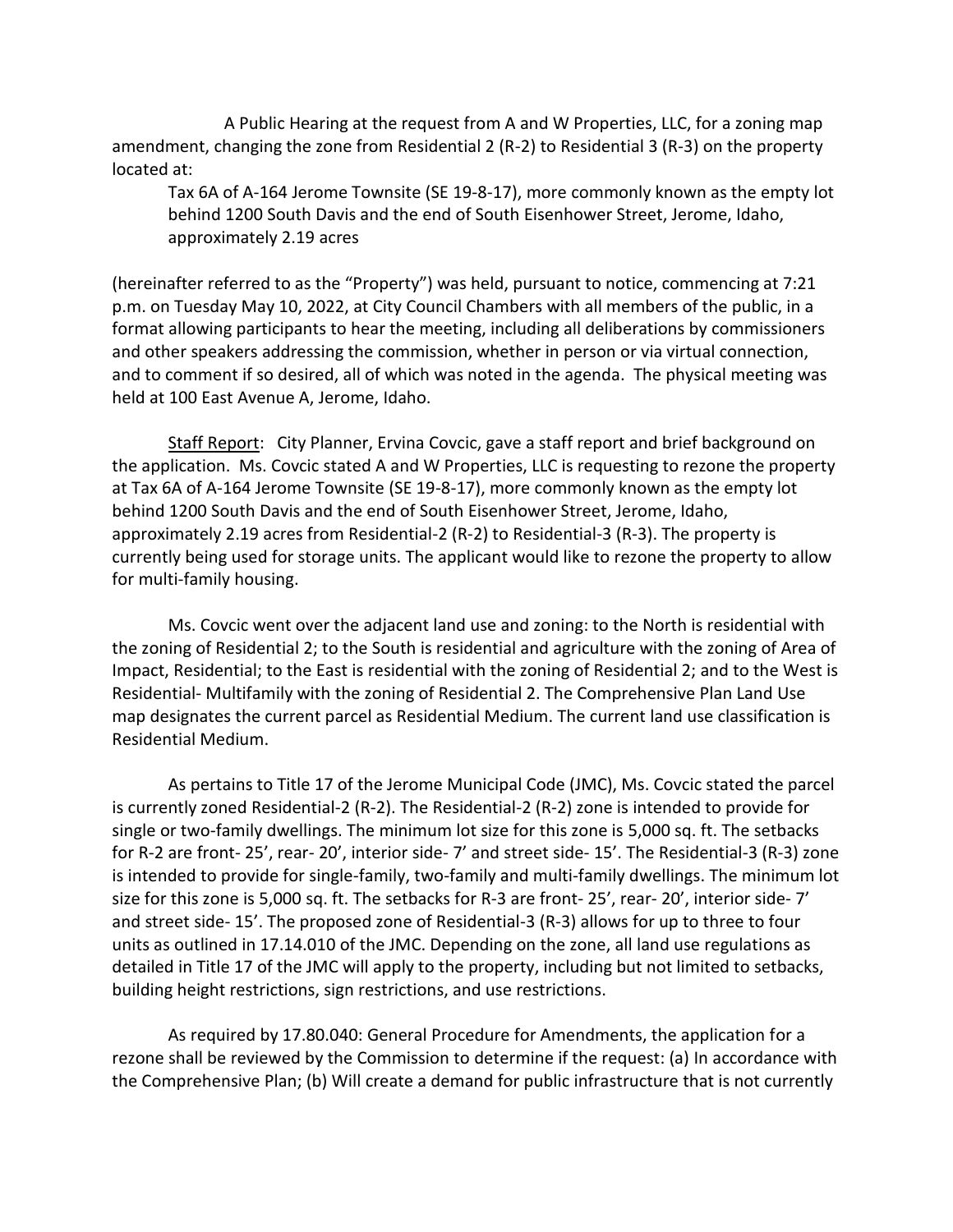available, including municipal sewer and water services; (c) Is compatible with the zoning uses in the surrounding areas; and (d) No non-conforming uses will be created.

As it pertains to the City of Jerome's Comprehensive Land Use Plan, the request is in accordance with the following sections: Chapter 13 Neighborhoods – Objective 2, which addresses the need for providing "areas of different residential densities and uses"; Chapter 13 Housing – Objective 3 which details the encouragement and "development of various housing types to meet the needs of the citizens of Jerome"; Additionally, the request is in accordance with the Comprehensive Plan, Chapter 13, Policy 6 which is to "Promote a wide range of housing types and housing diversity to meet the needs of Jerome's diverse population and ensure that this housing is available throughout the community for all income levels and special needs." Ms. Covcic stated the application notes a rezone will: (a) Allow the property to be developed in a more harmonious nature to the surrounding land holdings of other adjacent properties; (b) Be consistent with neighboring uses in regards to noise and pollution generation; and (c) Retain families in Jerome where they can live, work and play.

As it pertains to the demand for public infrastructure that is not currently available, including municipal sewer and water services, Ms. Covcic stated the parcel is near city services, including water and sewer. The infrastructure for both water and sewer is located at the intersection of East Avenue J and South Eisenhower Street. The developer will be responsible for the extension of services to serve the property.

As it pertains to the compatibility with the zoning uses in the surrounding areas, Ms. Covcic stated this area is bordered by residential uses to the north, east and west. The property to the south is county impact area zoned residential. A rezone to Residential-3 (R-3) would allow for multi-family housing growth in the southeast of town and would be compatible with the surrounding area. The property to the immediate west is currently being used for multifamily.

As it pertains to the creation of non-conforming uses, Ms. Covcic stated the parcel is currently being used for storage units. Under a rezone to Residential-3 (R-3), no nonconforming uses would be created by this rezone.

Title 16 has no bearing on this request at this time.

With regard to spot zoning, Ms. Covcic stated PlannersWeb defines spot zoning as "the process of singling out a small parcel of land for a use classification totally different from that of the surrounding area for the benefit of the owner of such property and to the detriment of other owners." The State of Idaho Land Use Handbook discussing The Law of Planning, Zoning, and Property Rights in Idaho also defines spot zoning as "a change in zoning of a particular parcel or parcels that is out of character with the surrounding area and the comprehensive plan and is done for the benefit for the particular landowner rather than for the benefit of the community as a whole."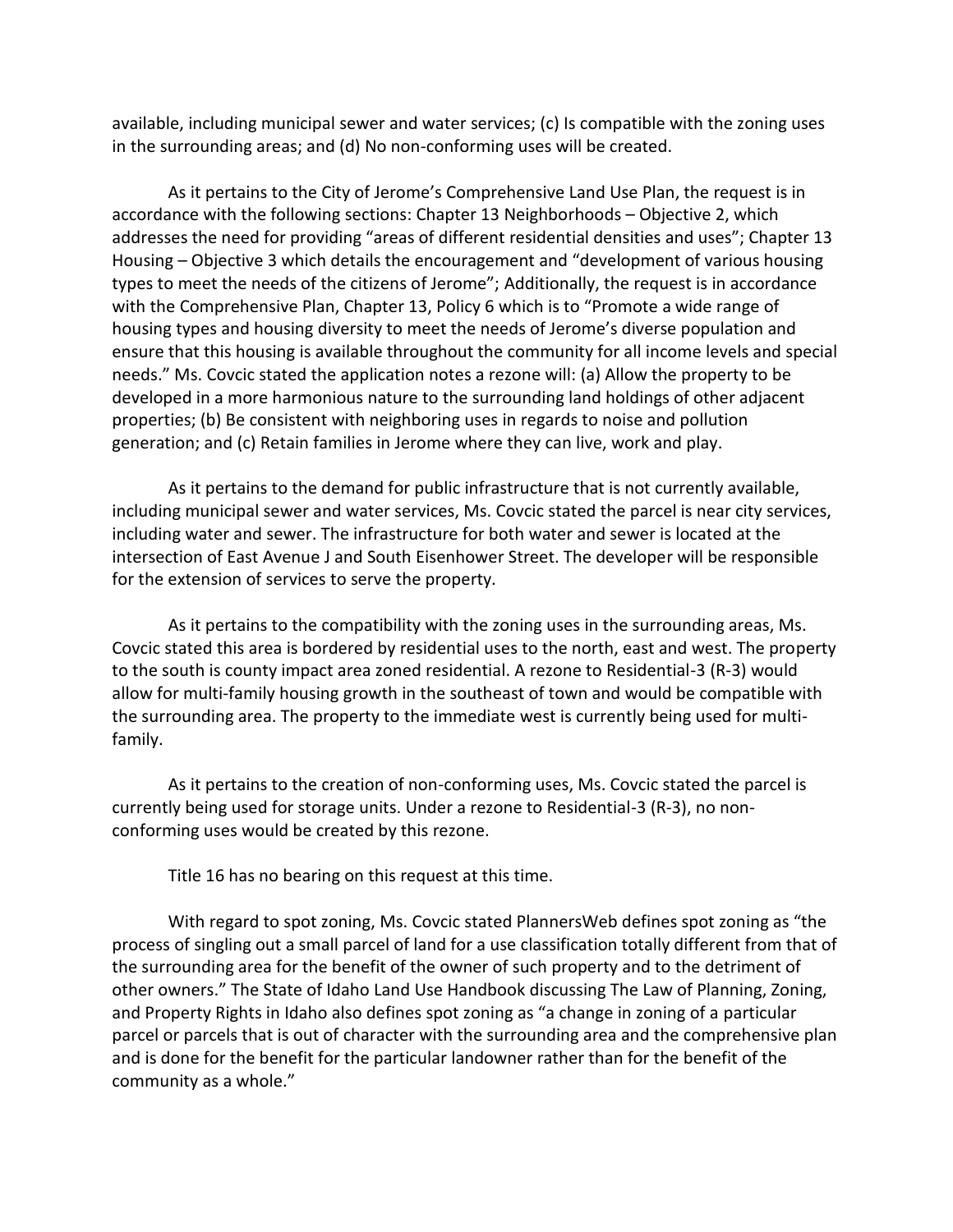Ms. Covcic stated she sent the application out to City Staff and received the following comments: Wastewater- No concerns. However, sewer is currently not available at this property. The nearest available sewer is at the intersection of Eisenhower and East Ave. J. This would need to be extended to the property. No other department had any concerns.

If approved, Ms. Covcic recommended the following conditions: Comply with all City, State and Federal requirements.

Upon inquiry from Chairman Mink, Ms. Covcic stated the neighboring multi-family apartments are a non-conformance use. Upon inquiry from Commissioner Holley, Commissioner Fraser stated she believed the apartments were built in 1972 so it was presumed to be before the current comprehensive plan. Chairman Mink went over the neighboring property and uses with the commission. Upon inquiry from Commissioner Holley, Ms. Covcic confirmed they are only addressing the rezone at this hearing.

Applicant Testimony: Chris Anderson, 527 South 800 East, representing A and W Properties, LLC, appeared and testified before the Commission. Mr. Anderson testified, they are wanting to rezone the property where they will remove the storage units and build six to seven 4 plex's. This would make 28 multi-family homes. Mr. Anderson showed a drawing to the Commission of where the buildings may be located on the property. He stated they are currently building something similar buildings on 8th Street where they are also building 28 units on a little less than two acres. Mr. Anderson stated when they placed their units online, they received over 100 applications so they believe there is a demand in Jerome and they are willing to do what they need to so they can accomplish this.

Upon inquiry from Commissioner Johnson, Mr. Anderson stated the sewer and water is just down the road so it will not be too hard to get those to the property.

Upon inquiry from Commissioner Reed, Mr. Anderson stated they would have a mix of 2 bed 2 bath and 3 bed 2 bath apartments.

Upon inquiry from Commissioner Holley, Mr. Anderson stated if the rezone is not approved, they do not have a backup plan except keeping the storage units. Mr. Anderson stated the property to the east of his property, is now developed so there is a road already in place so they would be connecting the roads.

Commissioner Johnson reminded the commission they are only here for a rezone. Commissioner Reed inquired how their property would affect the neighboring subdivision. Mr. Anderson stated they may add a vinyl fence between them and the subdivision but they also need to worry about the traffic turning into the property.

Testimony in Favor: None.

Testimony in Neutral: None.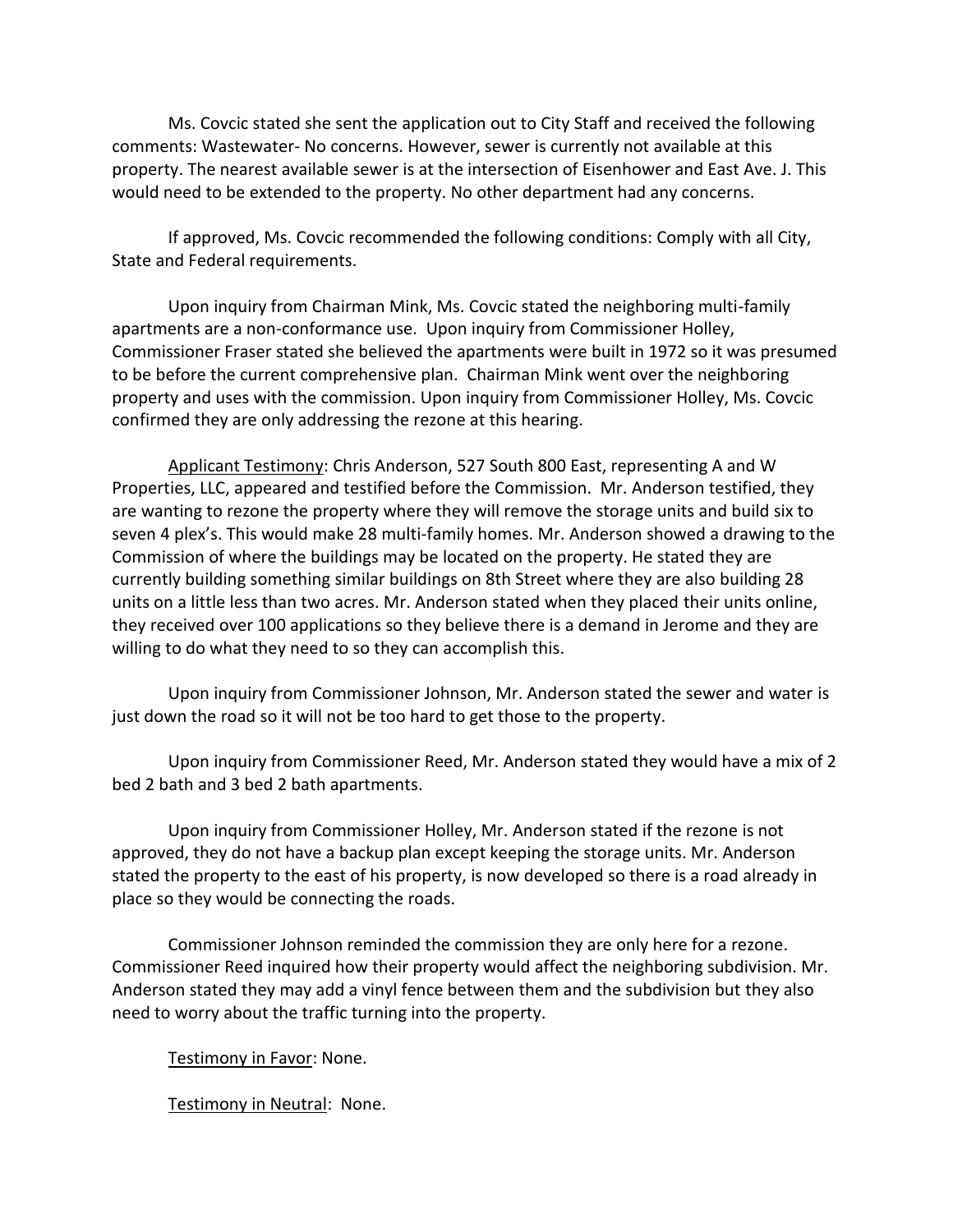Testimony in Opposition: Ms. Katie Elliott, read the following for the record:

Angel & Patricia Murillo, Angel's Construction, 144 S 100 W, Jerome, Idaho "Oppose the application. We are concerned that Rezoning this parcel to R-3 and the building of rental will devalue the single family homes on Hovey Subdivision. The increased traffic is also a concern. We feel that it needs to remain R-2 with single family homes, so the neighborhood can remain congruent, family friendly and appealing to homeowners."

Rebuttal Testimony: Mr. Anderson stated if anything it may increase the value since it is vacant lot with older storage units. He believes that building nicer multi-family buildings will help the value. He continued that traffic will increase no matter if they have single family homes or multi-family homes, and they just want to provide nice housing for the community.

There being no further testimony in favor, neutral, or opposition, Chairman Mink closed the Public Hearing at 7:39 p.m.

The Jerome City Planning and Zoning Commission having heard the testimony presented, and having reviewed the application, the stated report, and the other documents and material in the file, enters its findings and conclusions as follows:

### **I. Findings**

- A. The Property in question is currently zoned Residential 2 (R-2).
- B. The Application seeks to amend the Property to be zoned Residential 3 (R-3).
- C. The Property in question is bordered by residential uses to the north, east and west. The property to the south is county impact area zoned residential.
- D. Rezoning from R-2 to R-3 would be compatible with the surrounding area.
- E. The proposed use of the parcel will not create any non-conforming uses.
- F. The Comprehensive Plan of the City of Jerome promotes providing areas of different residential densities and the development of various types to meet the needs of the citizens of the City of Jerome.

#### **II. Conclusions**

- A. Taken as a whole, the application complies with the Comprehensive Plan of the City of Jerome and will not adversely affect the character of area where the property is located.
- B. The Commission recommends to the Jerome City Council that the application of the A and W Properties, LLC, for the Property described above, from Residential 2 (R-2) to Residential 3 (R-3) be approved.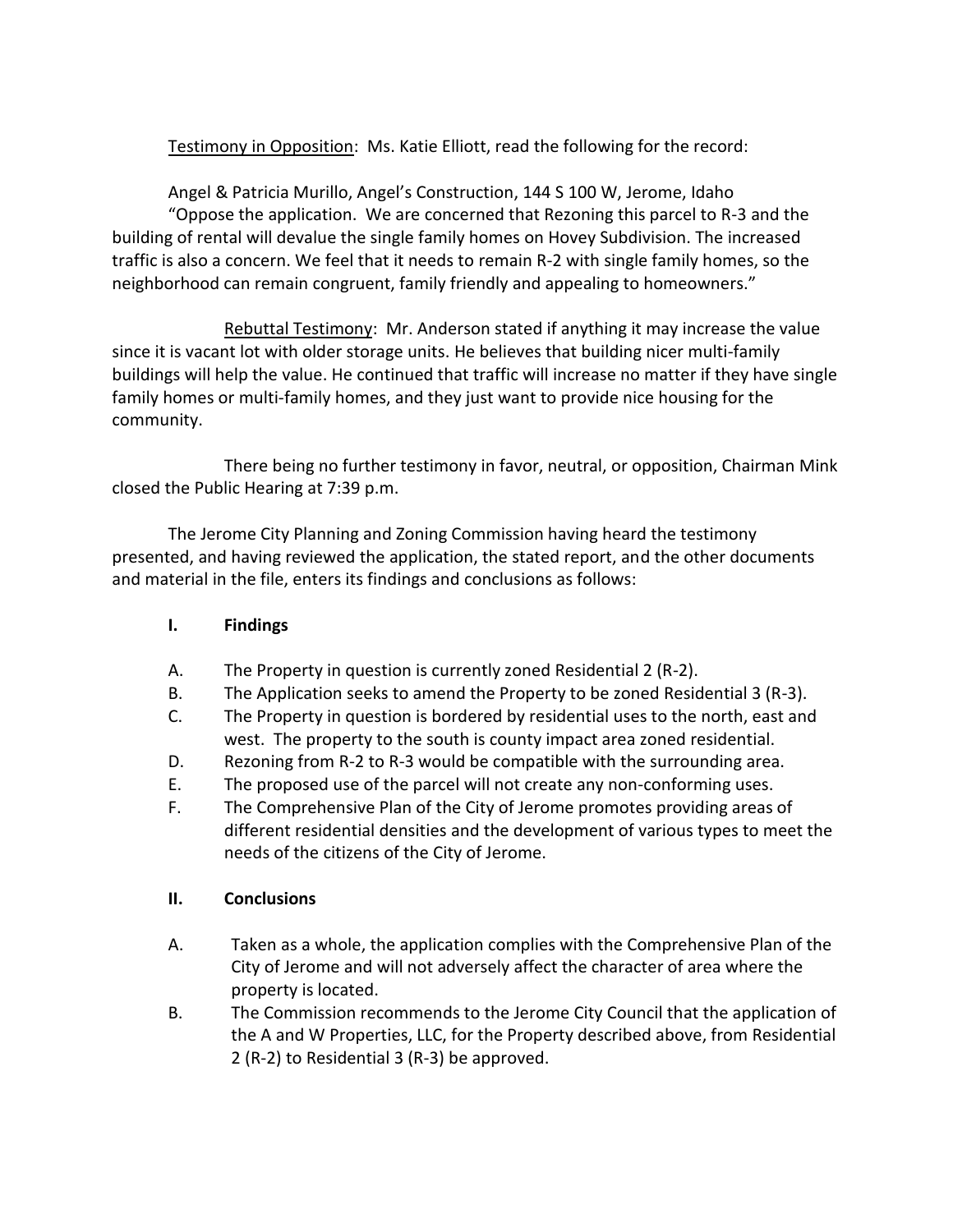These findings and conclusions, having been adopted by the Jerome City Planning and Zoning Commission on the 24th day of May, 2022, in support of the decision of the Planning and Zoning Commission on the 10th day of May, 2022 to approve the application as specified herein is hereby made final this 24th day of May, 2022.

> ROD MINK, Chairman of the Board Jerome City Planning and Zoning

\_\_\_\_\_\_\_\_\_\_\_\_\_\_\_\_\_\_\_\_\_\_\_\_\_\_\_\_\_\_\_\_\_\_\_\_\_\_\_\_\_

E. Consider/Approve Findings and Conclusions for Dawn Higley for a Special Use Permit allowing domestic animal kenneling, grooming, daycare and retail sales, on the property located at Tax 1 of Lot 4 Block 2 Jerome SE Industrial Park Phase III (SE 30- 8-17), more commonly known as 1950 South Lincoln, Jerome, Idaho.

### **FINDINGS AND CONCLUSIONS ON APPLICATION OF DAWN HIGLEY FOR A SPECIAL USE PERMIT ALLOWING DOMESTIC ANIMAL KENNELING, GROOMING, DAYCARE AND RETAIL SALES, ON THE PROPERTY LOCATED AT TAX 1 OF LOT 4 BLOCK 2 JEROME SE INDUSTRIAL PARK PHASE III (SE 30-8-17), MORE COMMONLY KNOWN AS 1950 SOUTH LINCOLN, JEROME, IDAHO**

A public hearing on the application of Dawn Higley concerning that parcel commonly known as 1950 South Lincoln, Jerome, Idaho, for a special use permit was held, pursuant to notice, on Tuesday, May 10, 2022, at City Council Chambers with all members of the public, in a format allowing participants to hear the meeting, including all deliberations by commissioners and other speakers addressing the Commission. The physical meeting was held at 100 East Avenue A, Jerome, Idaho.

Staff Report: City Planner, Ervina Covcic, provided the staff report on the application. Ms. Covcic stated the applicant requests to use the property at 1950 South Lincoln Avenue Jerome, Idaho as an upscale animal boarding facility with grooming, daycare and pet boutique. The property will have a completely fenced-in area behind the building to exercise the animals. All animals will be housed inside. The previous use of the property was as a veterinary clinic.

The property in question at 1950 South Lincoln Avenue Jerome, Idaho is zoned General Business (C-2). According to 17.14.010, kennels are permitted in General Business (C-2) zone by special use permit only. According to JMC 17.03.415, a kennel is defined as any lot or premises or portion on which four (4) or more dogs, cats, or any combination of other household domestic animals are maintained, harbored, possessed, boarded, bred or cared for in return for compensation or kept for sale including privately or publicly owned, operated or managed dog pounds. Kennels shall be prohibited in all residential zones.

As it pertains to JMC 17.18.050: Unique Land Uses – C. Animal Clinic, Animal Hospital, Veterinary Office and Kennel, Ms. Covcic stated this will be located at least three hundred feet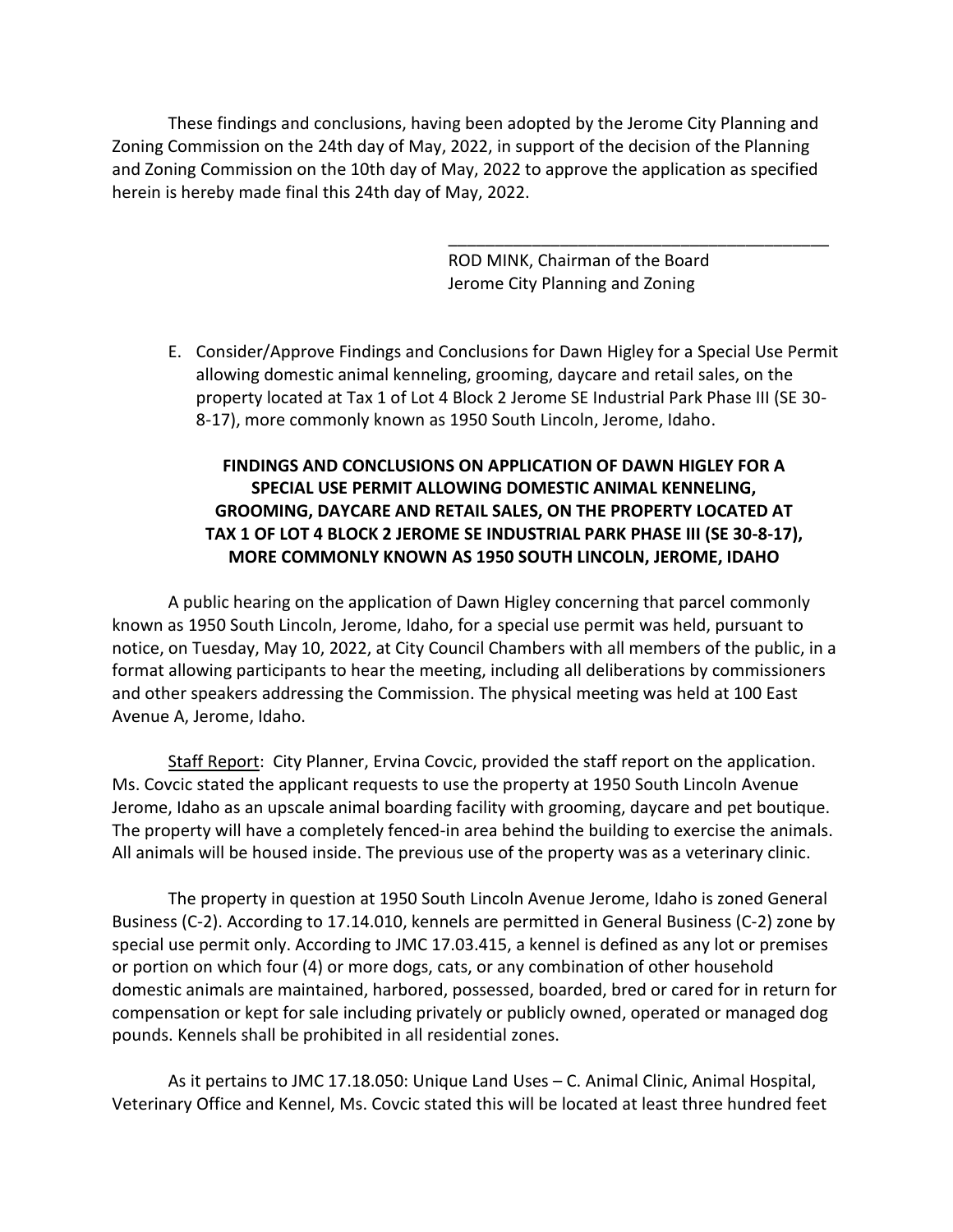(300') from any residence including motels and hotels, except for an owner's residence. The administrator may modify these requirements if the animals are completely housed in soundproof structures that completely screen them from view of the abutting residential property. This request will comply with all state and local regulations relative to such an operation and maintain adequate housekeeping practices designed to repent the creation of a nuisance and to reduce to a minimum the factors of noise and odor.

As it pertains to the City of Jerome's Comprehensive Land Use Plan, Ms. Covcic stated the request is in compliance with the Comprehensive plan as it relates to Commercial Land Uses in Section 3.1.2.

Regarding the General Standards for Special Uses, Ms. Covcic stated the Planning and Zoning Code allows up kenneling in the C-2 zone with an approved Special Use Permit. The request appears to be harmonious with the objectives of the Comprehensive Plan and Title 17 of the JMC. The application notes that the use will be harmonious and appropriate with the existing or intended character. The application notes that the request will not be hazardous. There is no indication that additional services will be needed to serve this use. The application notes there will be no cost to the community for this request and will not be detrimental. The request does not appear to involve uses that will be detrimental to the general welfare. The application notes that there will be no interference with traffic. It does not appear that the kenneled animals will result in the destruction, loss or damage of a natural, scenic or historic feature of major importance.

Ms. Covcic sent the application to City Staff and did not receive any comments back with any concerns.

If approved, Ms. Covcic recommended the following conditions: (a) Special Use Permit shall be allowed for one (1) year, renewable upon expiration; (b) Comply with Building and Fire department requirements and inspections; and (c) Comply with all City, State and Federal requirements.

Upon inquiry from Commissioner Holley, Ms. Covcic stated there is not a limit on how many animals, but the definition of a kennel stated they need to have over four (4) animals. Upon inquiry from Commissioner Johnson, Ms. Chavez stated the vet office did not require a SUP in that zone.

Applicant Testimony: Dawn Higley, 157 West 46 South, Jerome, appeared before the Commission and testified on this application. Ms. Higley testified, she would like to open a boarding facility. They have around 3600 square feet in the building, and they have plenty of room to add a yard for playing and exercising. Ms. Higley stated this would be for nights, weekends, holidays and possibly a doggy daycare. She also would like to board cats in the facility. She does not currently have a groomer but would like to offer grooming.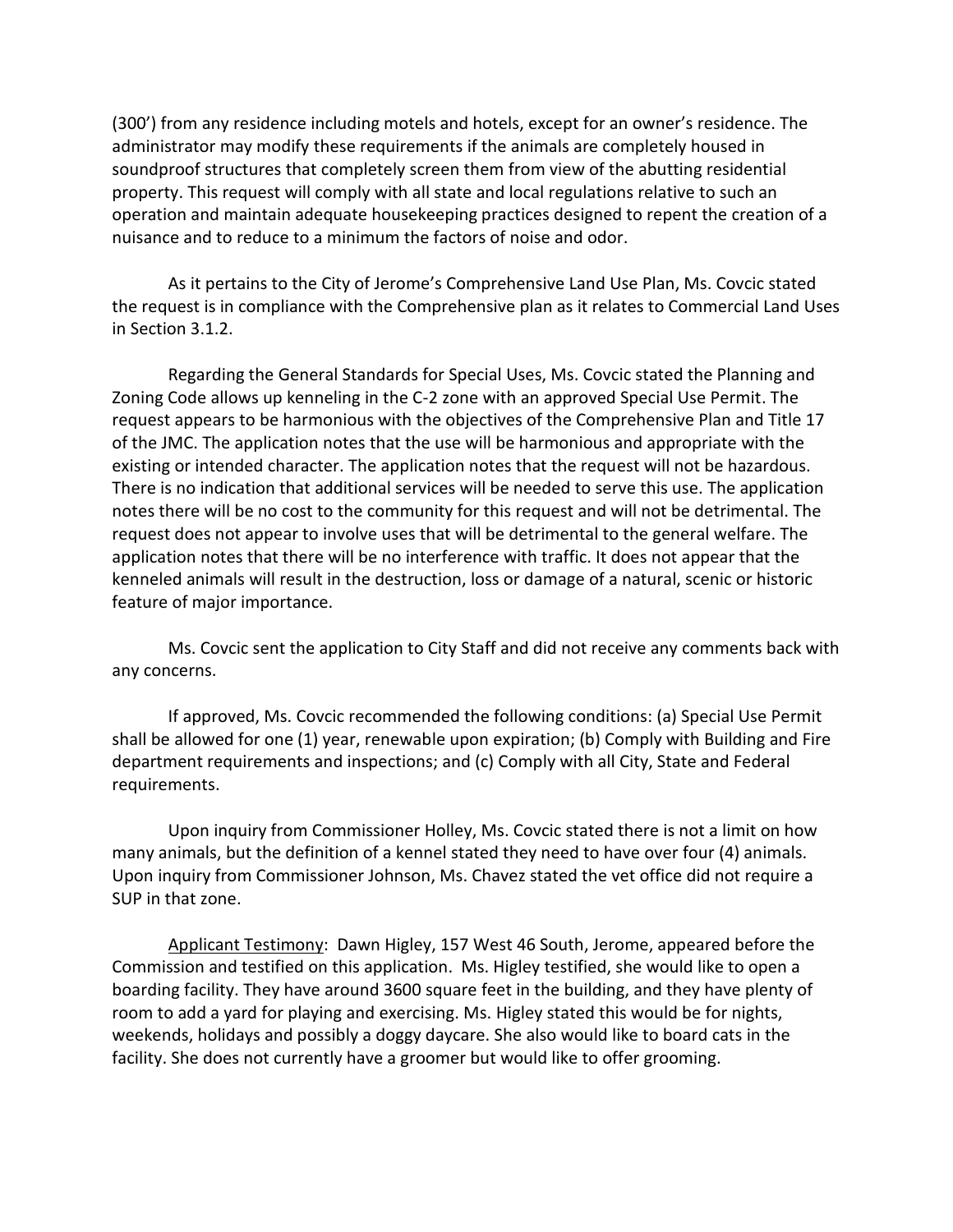Upon inquiry from Commissioner Johnson, Ms. Higley stated they currently have seven (7) large kennels, and 30 smaller kennels in the existing building. She would like to revamp this a little bit for larger dogs.

Upon inquiry from Commissioner Holley, Ms. Higley stated she is not sure what type of traffic, but may be around 20-30 cars a day. She stated she would like her facility to be similar to Hemmingways in Twin Falls.

Upon inquiry from Commissioner Johnson, Ms. Higley stated they have parking in the back and in the front of the building. She stated there are three (3) doors that go out to the back where they will have it and it will all be fenced and screened.

Testimony in Favor: Ms. Elliott read the following for the record:

Frits Gratzer, Pro-Flame, Inc., 1921 S. Lincoln, 138 Bridon Way, Jerome "Support the application."

Testimony in Neutral: None.

Testimony in Opposition: None.

There being no further testimony, Chairman Mink closed the public hearing at 7:54 p.m.

The Jerome City Planning and Zoning Commission having heard the testimony presented, and having reviewed the application, and the other documents and material in the file, and having heard the testimony given verbally at the hearing enters its findings and conclusions as follows:

- **I. Findings**
- A. 1950 South Lincoln, Jerome, Idaho is zoned General Business (C-2), which requires a special use permit for the proposed use, allowing domestic animal kenneling, grooming, daycare and retail sales on the property.
- B. Title 16 of the JMC has no bearing on this application.
- C. The application for a special use permit complies with the City of Jerome Comprehensive Plan, Land Use Plan, and inasmuch as it is compatible with the existing and potential land uses in the surrounding area.
- D. The Commission finds the General Standards for Special Uses as outlined in JMC 17.60.030, are satisfied as follows:
	- 1. As mentioned, the proposed use does constitute a special use as defined in JMC;
	- 2. The use is harmonious with and in compliance with the general objectives of the Comprehensive Plan relating to the objectives of the Comprehensive Plan and Title 17;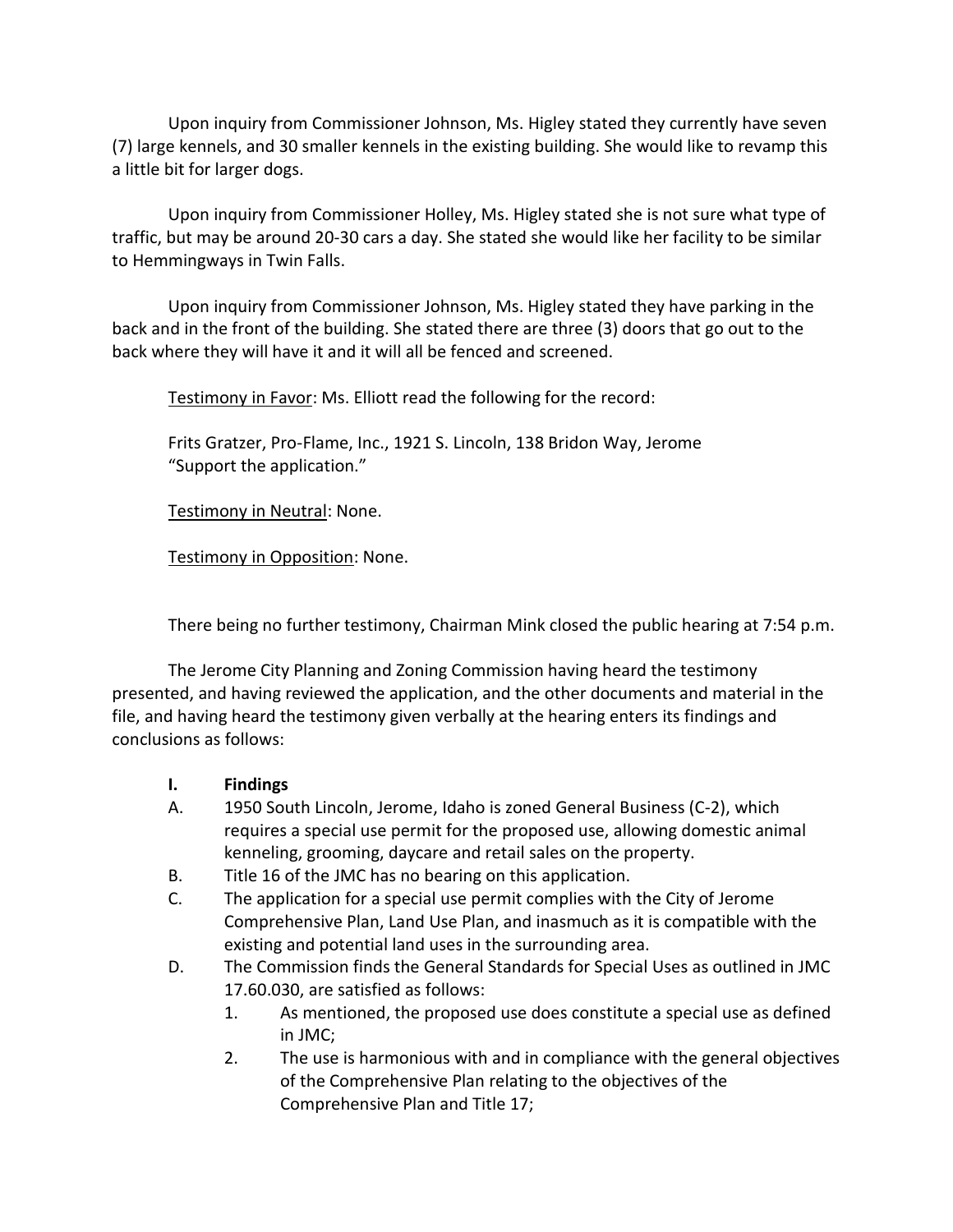- 3. There was no evidence that the proposed use would create any additional requirements or public facilities or services, nor that it would be detrimental to any persons, property or the general welfare.
- 4. There was no evidence of interferences with traffic and/or vehicular approaches; and
- 5. There is no indication the proposed use will impact any natural, scenic or historic feature of major importance.

## **II. Conclusions**

- A. A special use permit is required for the applicant to be able to allow domestic animal kenneling, grooming, daycare and retail sales at the property described herein as 1950 South Lincoln, Jerome, Idaho.
- B. A special use permit promoting this use is consistent with the City of Jerome Comprehensive Plan, Section 3.1.1. and with JMC 17.60.030.
- C. The Commission approves the application of Dawn Higley for a special use permit allowing domestic animal kenneling, grooming, daycare and retail sales on that property located at 1950 South Lincoln, Jerome, Idaho, subject to:
	- i. Comply with all city, state and federal requirements;
	- ii. Comply with Building and Fire Department requirements and inspections; and
	- iii. Special Use Permit shall be allowed for up to one (1) year, renewable upon expiration.

These findings and conclusions, having been adopted by the Jerome City Planning and Zoning Commission on the 24th day of May, 2022, in support of the decision of the Planning and Zoning Commission on the 10th day of May, 2022 to approve the application as specified herein is hereby made final this 24th day of May, 2022.

> ROD MINK, Chairman of the Board Jerome City Planning and Zoning

\_\_\_\_\_\_\_\_\_\_\_\_\_\_\_\_\_\_\_\_\_\_\_\_\_\_\_\_\_\_\_\_\_\_\_\_\_\_\_\_\_

Commissioner Fraser made a motion to approve the consent agenda as presented.

Second to the motion by Commissioner Johnson and carried.

After consideration, the motion passed by the following votes: AYE: Chairman Rod Mink, Commissioner Benjamin Reed, Commissioner Shonna Fraser, and Commissioner Paul Johnson. NAYE: None.

**CITIZEN CORRESPONDENCE AND ISSUES** None